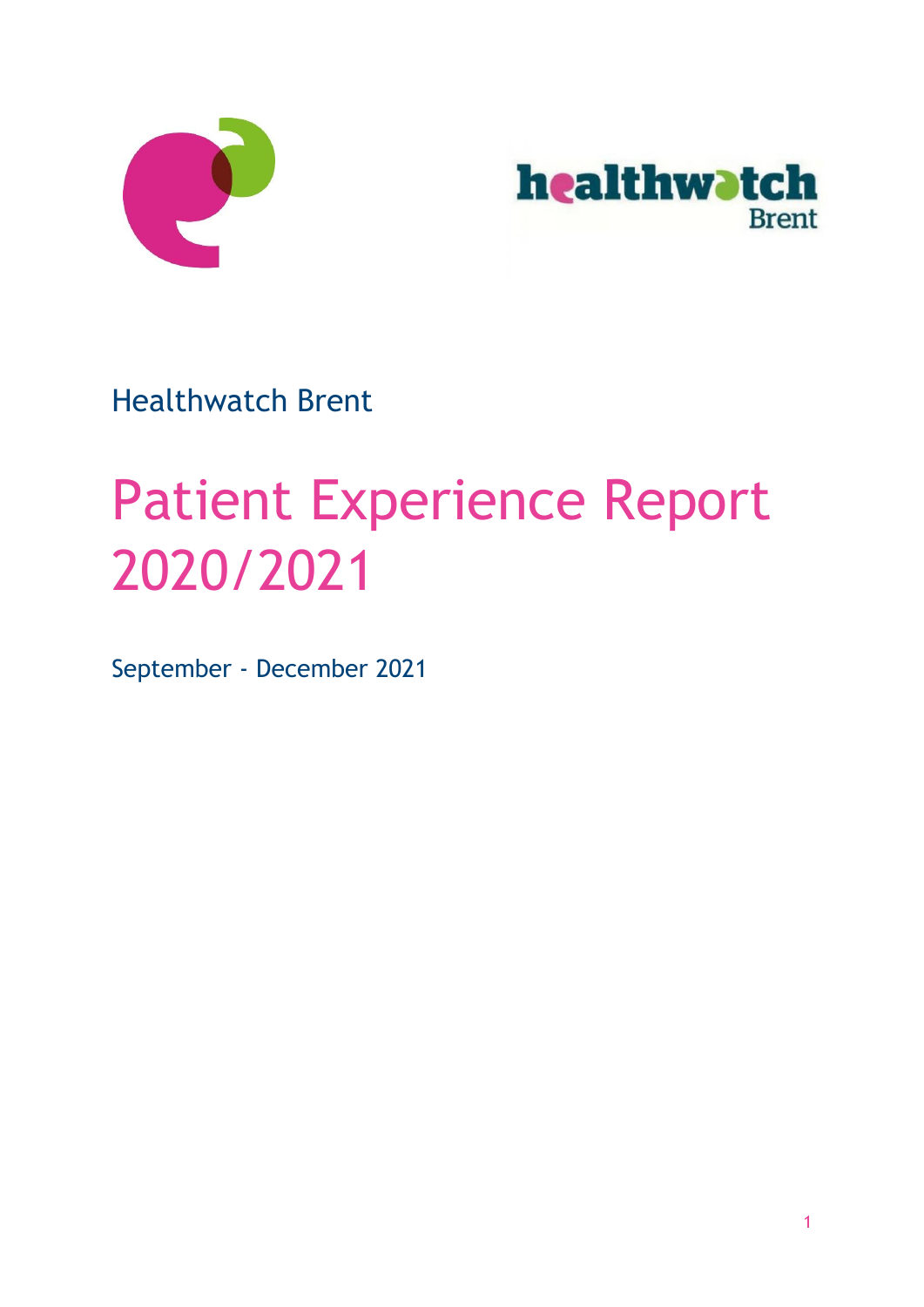## **Contents**

| <b>Executive summary</b>        | 3                       |
|---------------------------------|-------------------------|
| Results - Q1, Q2 and Q3 2021/22 | 3                       |
| Conclusion                      | $\overline{\mathbf{4}}$ |
| Introduction                    | 5                       |
| Overview                        | 6                       |
| Surveys                         | 7                       |
| Service rating                  | 7                       |
| Likely to recommend             | 9                       |
| Feedback sentiment              | 10                      |
| Cases                           | 15                      |
| Themes cases                    | 15                      |
| Relationship management         | 18                      |
| Community groups                | 18                      |
| Demographic information         | 20                      |
| Conclusion                      | 23                      |
| <b>Next Steps</b>               | 24                      |
|                                 |                         |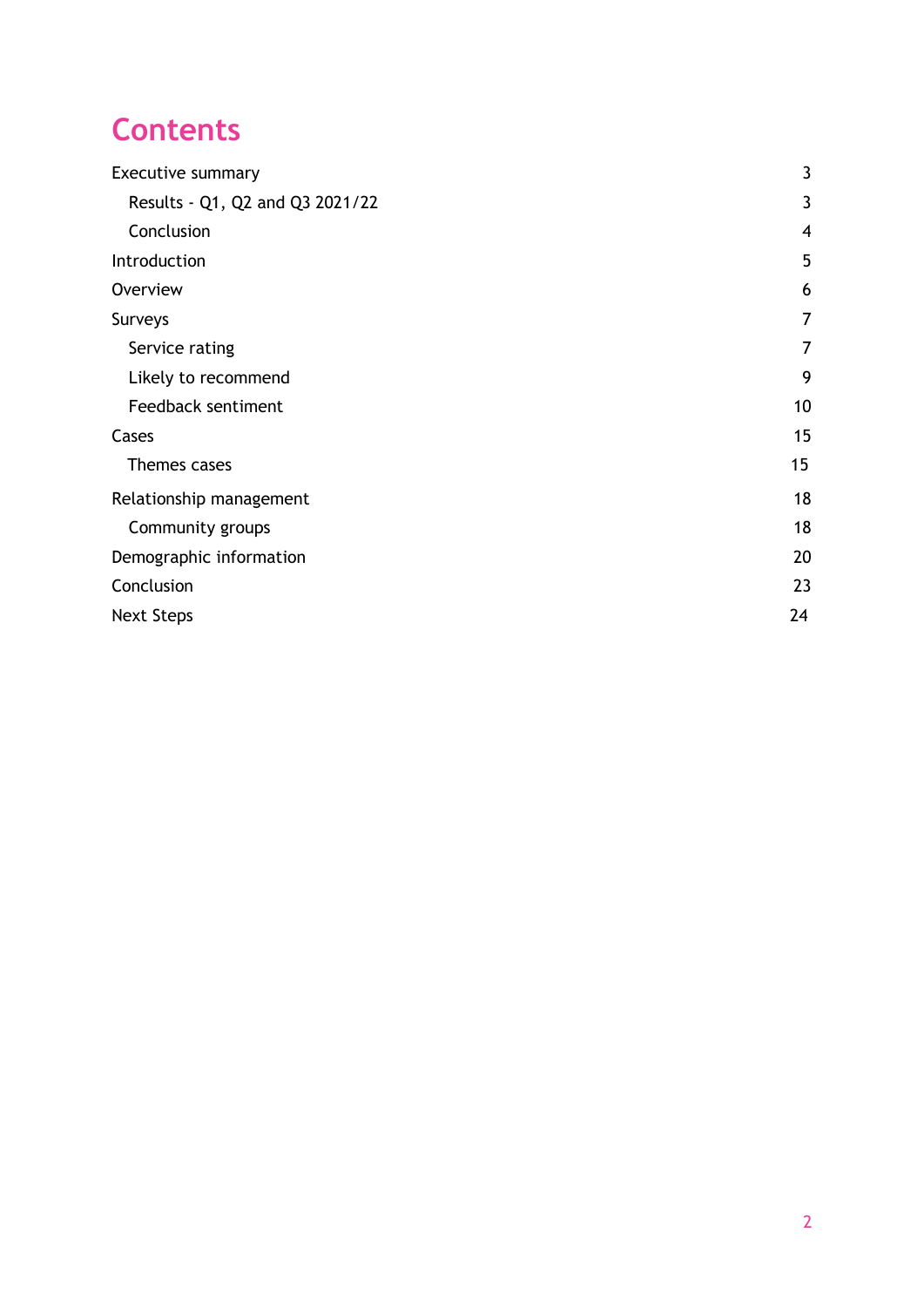# <span id="page-2-0"></span>**Executive summary**

### <span id="page-2-1"></span>**Results - Q1, Q2 and Q3 2021/22**

|                                                  | Q1 | Q <sub>2</sub> | Q <sub>3</sub> | <b>Total 2021/22</b> |
|--------------------------------------------------|----|----------------|----------------|----------------------|
| Total number of health service surveys completed | 16 | 48             | 129            | 193                  |
| Total number of individual views collected       | 19 | 46             | 140            | 341                  |
| Number of group surveys                          | 2  | 14             | 2              | 18                   |
| Number of people - cases                         | 22 | 40             | 37             | 99                   |
| Signed up for newsletter                         | 4  | 2              | 30             | 36                   |
| Number of organisations connected with           | 12 | 42             | 15             | 69                   |
| More information about Healthwatch Brent service | 4  | 6              | 44             | 54                   |
| Complaints about Healthwatch Brent service       | 0  | 0              | 0              | 0                    |
| Compliments about Healthwatch Brent service      |    |                | 0              |                      |

**Surveys** – we have increased our number of individual health service surveys via the website due to feedback received for our GP Access Project: 'Understanding Patient experience when accessing GPs in Brent'. We continue to aim to increase the group sessions in conjunction with the community groups we are liaising. This will ensure that we are reaching the most seldom heard groups to understand their experiences when trying to access a GP.

**Cases** – The number of cases received per month has risen from 22 in Q1 to 40 in Q2 but has decreased slightly in Q3 to 37. Even though this is a reactive service which should increase with publicity and promotion, we have seen a slight drop due to the challenges faced in visiting community groups during the Covid-19 Pandemic. However, Q3 cases that have come through our single point of access are becoming increasingly more complex and we are spending more time speaking with residents to ensure that health services are meeting their needs. We will continually work towards our set target of 50 per month over the next financial quarter. We will keep this target under constant review and monitor the impact of the promotional work we have planned.

**Projects –** Healthwatch Brent Advisory Group agreed our highest priority: 'Understanding the experience of arranging a GP appointment across Brent'. The aim for Healthwatch Brent is to improve residents' experience when engaging with GP Practices across three Primary Care Networks (PCN): Harness South, Kilburn and K&W South.

The project will take six months, allowing us to run a four-month borough wide survey to collect meaningful experiences and patient testimonials of accessing GP in Brent.

**Relationship management** - We are continuing to build on the relationships with the 69 community groups we have reconnected with so far and aim to identify further community groups over the next quarter via Healthwatch Brent's Grassroots Community Voices.

**Themes –** Access to Services, Communication and Dignity and Respect are common across all areas of our work however we have seen an increase in poor treatment and care.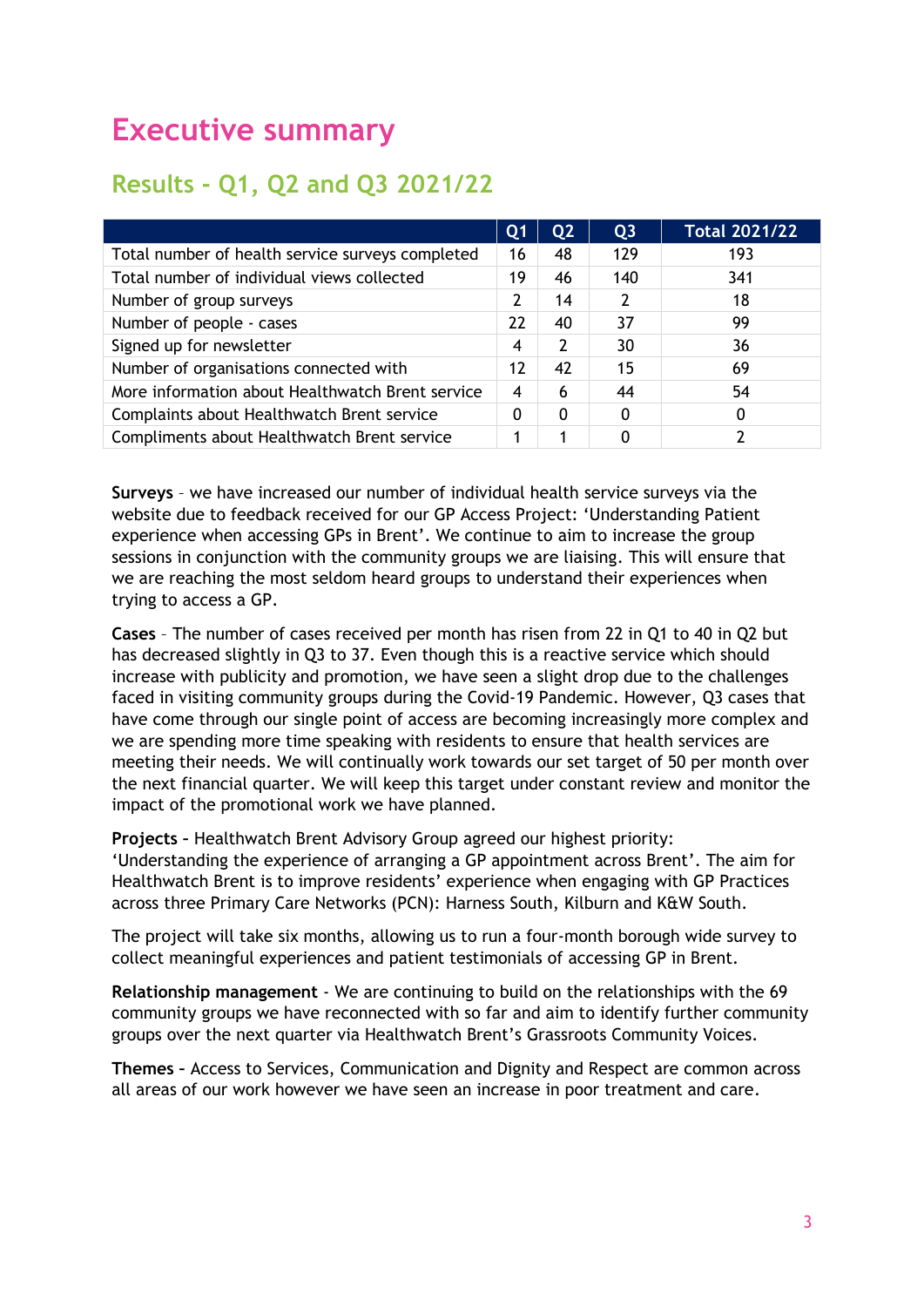### <span id="page-3-0"></span>**Conclusion**

In Q3 we have been successful in making improvements to systems and processes that will benefit the residents of Brent. We have continued to give information and advice to a further 37 Brent residents to help them access health and social care. The number of Surveys and cases are as we would expect, and delivery of the service is set to become more effective with our planned improvements and service promotions.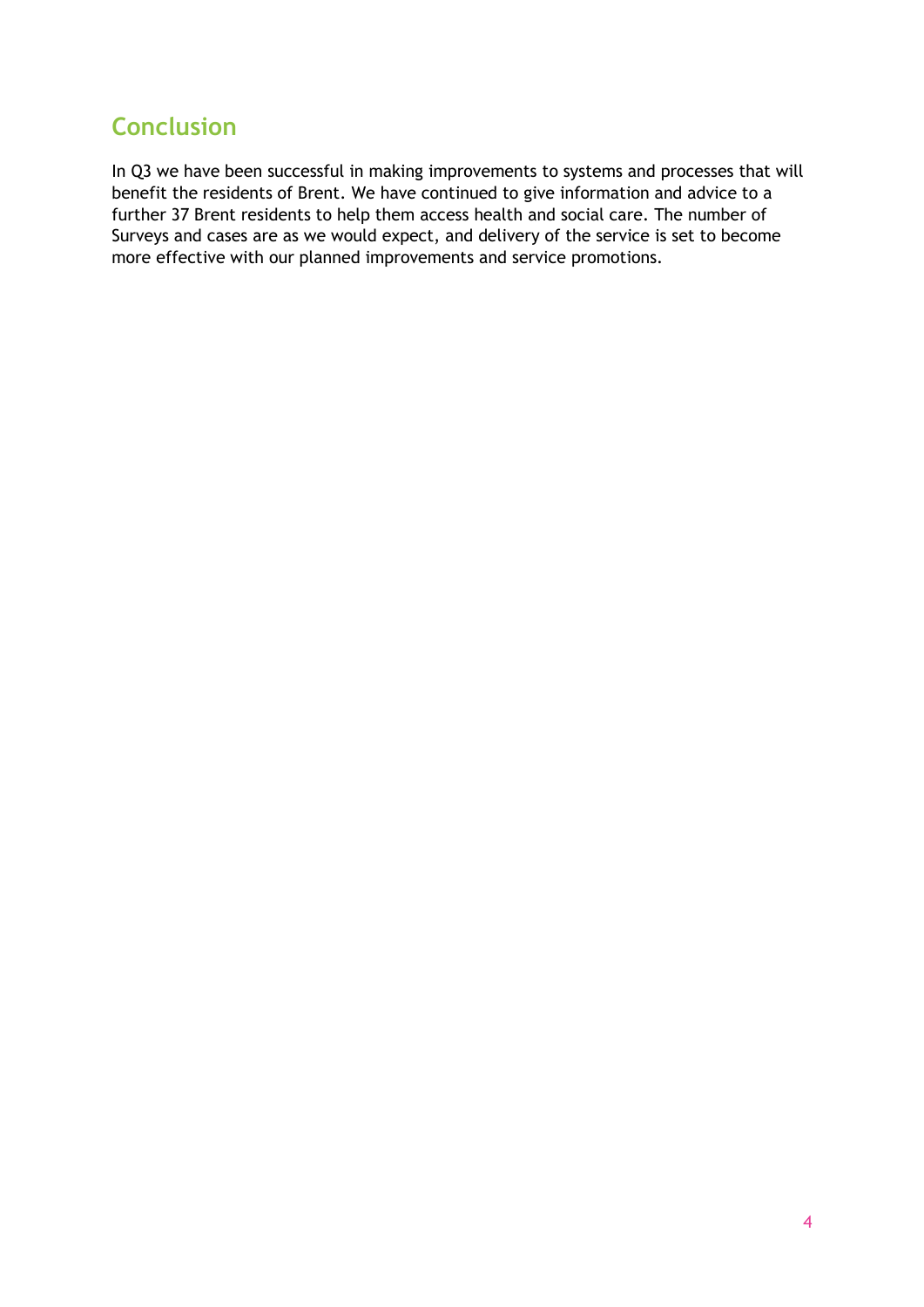## <span id="page-4-0"></span>**Introduction**

This report aims to demonstrate the work completed by the Healthwatch Brent team from April to December 2021.

### **Service delivery**

We have spoken to local people about experiences with health and social care, which is a core part of what we do. The information given is used to help us set our priorities, and shared with key decision-makers in the NHS and local council. From September – December 2021 (Q3), we gathered views from 140 patients and service users, and we've continued to collect feedback every day.

We have championed the voice of local women, to ensure that Maternity Services at Northwick Park Hospital listen to women, especially those from seldom heard groups. We have helped local women to express their views about how services should be developed and improved. This has been a collaborative piece of work, with other local Healthwatch and members of the London North West University Hospital NHS Trust. We look forward to developing the work further next year.

We have offered information and support to Brent residents. This year, it has included helping people arrange vital surgery appointments, sharing information about how to make an NHS complaint, and ensuring that people can register with primary care providers.

We have built connections with the great organisations and community groups in Brent. From diabetes support groups to Black History Month community fairs, we've been out and about meeting people and getting to know their views and concerns. We've also adapted to the challenges of the pandemic, with additional online engagement activity.

We have supported Brent Council's new Joint Health and Wellbeing Strategy. The strategy will be in place until 2027, it's important that it reflects the real needs of our community. We have been consulting with community groups throughout the strategy's development to get their feedback, and will make sure local people continue to be included in the process.

If you would like to suggest further improvements to our work, please contact Jo Kay [Jo.Kay@healthwatchbrent.co.uk](mailto:Jo.Kay@healthwatchbrent.co.uk)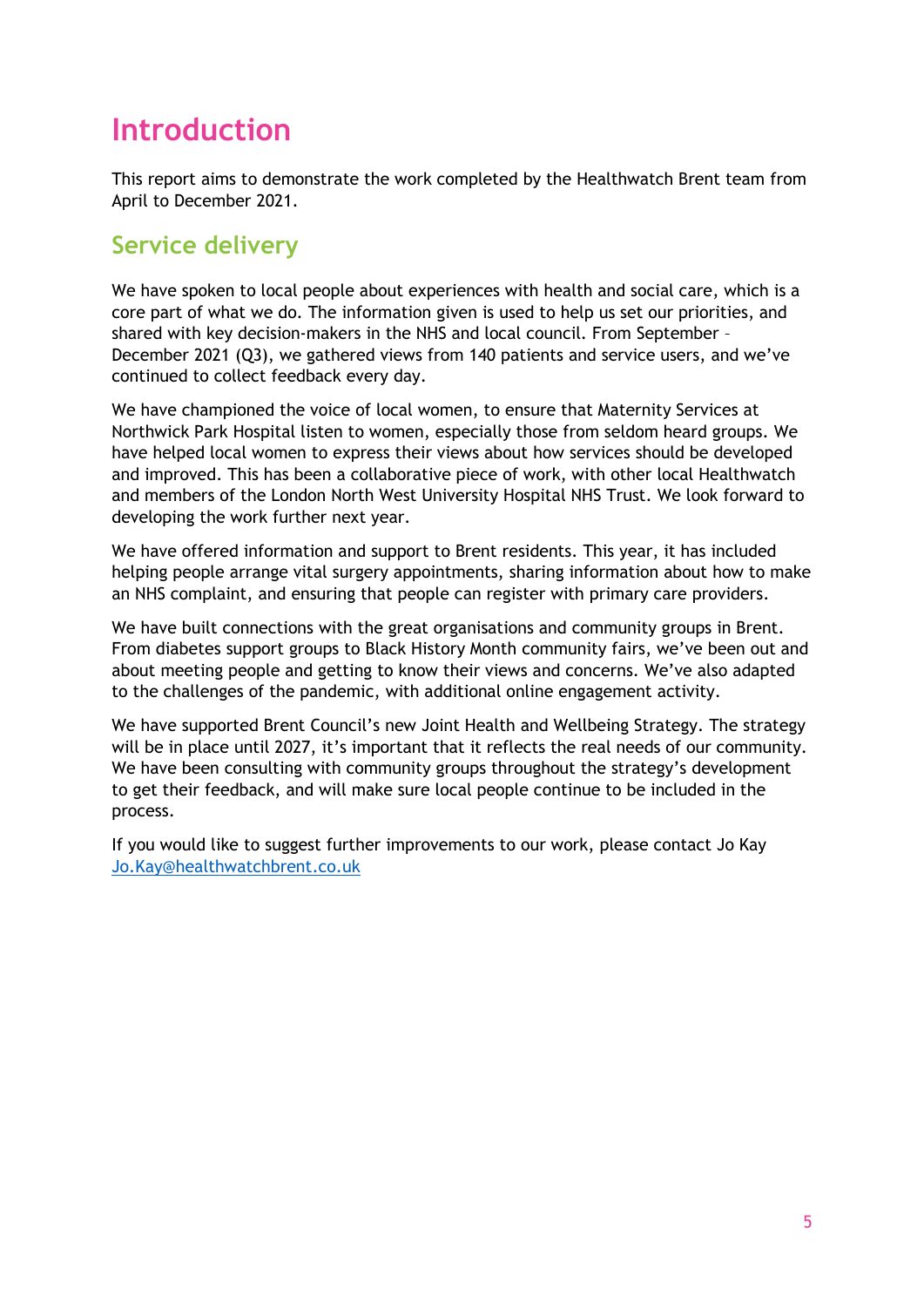# <span id="page-5-0"></span>**Overview**

There are three main functions of the Healthwatch Brent service which are:

- **Surveys**
- **Cases**
- **Relationship management**

#### **The functions in detail**

**Surveys** – projects, Enter and View and all survey responses

**Cases** – Reactive service providing advice, signposting and information about health complaints, and how to progress a complaint.

**Relationship management –** building relationships with community groups, service providers and Brent residents.

#### **Themes**

| <b>Survey themes</b>           | Q1       | Q <sub>2</sub> | Q <sub>3</sub> | <b>Case themes</b>                    | Q <sub>1</sub>          | Q <sub>2</sub> | Q <sub>3</sub> |
|--------------------------------|----------|----------------|----------------|---------------------------------------|-------------------------|----------------|----------------|
| <b>Access to Services</b>      | 5        | 18             | 18             | <b>Access to Services</b>             | 16                      | 37             | 16             |
| Communication                  | 3        | 4              | 1              | Communication                         | $\overline{\mathbf{4}}$ | 4              | 5              |
| Dignity and Respect            | 3        | 6              | 0              | Dignity and Respect                   | 3                       | 6              | $\Omega$       |
| <b>Staff</b>                   | 2        | 5              | 0              | Staff                                 | 2                       | 5              |                |
| <b>Treatment and Care</b>      |          | 3              | 8              | <b>Treatment and Care</b>             | 8                       | 9              | 9              |
| Facilities and<br>Surroundings |          | 0              | 0              | <b>Facilities and</b><br>Surroundings | 1                       | $\overline{2}$ | $\Omega$       |
| Medication                     | 0        | 2              | 3              | Medication                            | 1                       | 3              |                |
| Administration                 | $\Omega$ | $\mathbf 0$    | 1              | Administration                        | 1                       | 4              |                |
| Complaints                     | 0        | $\Omega$       | 2              | Referrals                             | $\Omega$                | 4              | $\mathcal{P}$  |
| Referrals                      | 0        | 0              | 2              | Complaints                            | 1                       | 3              |                |
|                                |          |                |                |                                       |                         |                |                |

| Q3             | <b>Case themes</b>             | Q1 | Q <sub>2</sub> | Q <sub>3</sub> |
|----------------|--------------------------------|----|----------------|----------------|
| 18             | <b>Access to Services</b>      | 16 | 37             | 16             |
| 1              | Communication                  | 4  | 4              | 5              |
| 0              | <b>Dignity and Respect</b>     | 3  | 6              | 0              |
| 0              | Staff                          | 2  | 5              | 1              |
| 8              | <b>Treatment and Care</b>      | 8  | 9              | 9              |
| 0              | Facilities and<br>Surroundings |    | 2              | n              |
| 3              | Medication                     | 1  | 3              | 1              |
| 1              | Administration                 |    | 4              | 1              |
| $\overline{2}$ | Referrals                      | O  | 4              | $\overline{2}$ |
| $\overline{2}$ | Complaints                     | 1  | 3              | 1              |
|                | Not disclosed                  |    |                |                |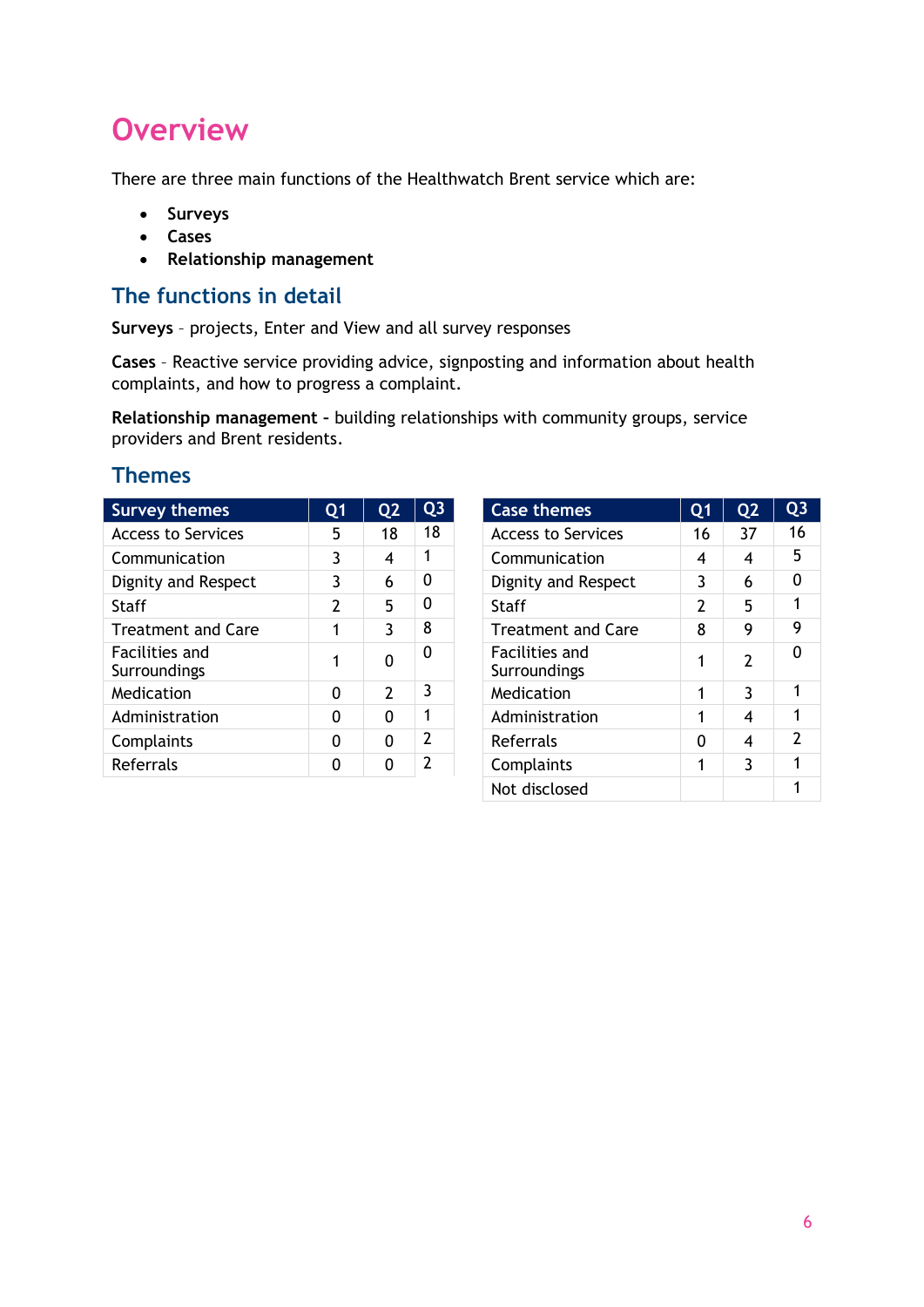# <span id="page-6-0"></span>**Surveys**

Using online and face to face Surveys with individuals and groups, we have sought the view of residents in Brent about their experiences of the health and social care services. We gathered the views of 140 people in Q3.

#### **Health Survey results Q1, Q2 & Q3 2021/22**

| Total number of health service surveys completed | 193 |
|--------------------------------------------------|-----|
| Total number of individual views collected       | 341 |
| Number of website surveys completed              | 141 |
| Number of groups consulted                       | 24  |
| Number of people consulted in groups             | 191 |

In addition to asking people to share their personal experiences, we asked them to rate health and social care services they chose to talk about, plus how likely they are to recommend that service. 60% of people, said they received poor service, and 31% said the service was okay. With 50% of people saying they were unlikely or extremely unlikely to recommend the service.

### <span id="page-6-1"></span>**Service rating**



#### We have highlighted service rating received in Q1, Q2 & Q3 2021/22 for a selection of services, these being:

|                               | <b>Excellent</b> | Good | Okay | Poor | <b>Very</b><br>poor |
|-------------------------------|------------------|------|------|------|---------------------|
| GP                            |                  |      | 52%  | 43%  | 4%                  |
| <b>Brent Council</b>          |                  |      | 7%   | 93%  |                     |
| <b>NHS</b>                    | 3%               |      | 9%   | 81%  | 6%                  |
| <b>CNWL</b>                   |                  |      |      | 100% |                     |
| <b>Brent Carers' Centre</b>   | 100%             |      |      |      |                     |
| Jade Pharmacy Appleton        |                  |      |      | 100% |                     |
| <b>Greenhill Park Surgery</b> |                  |      | 100% |      |                     |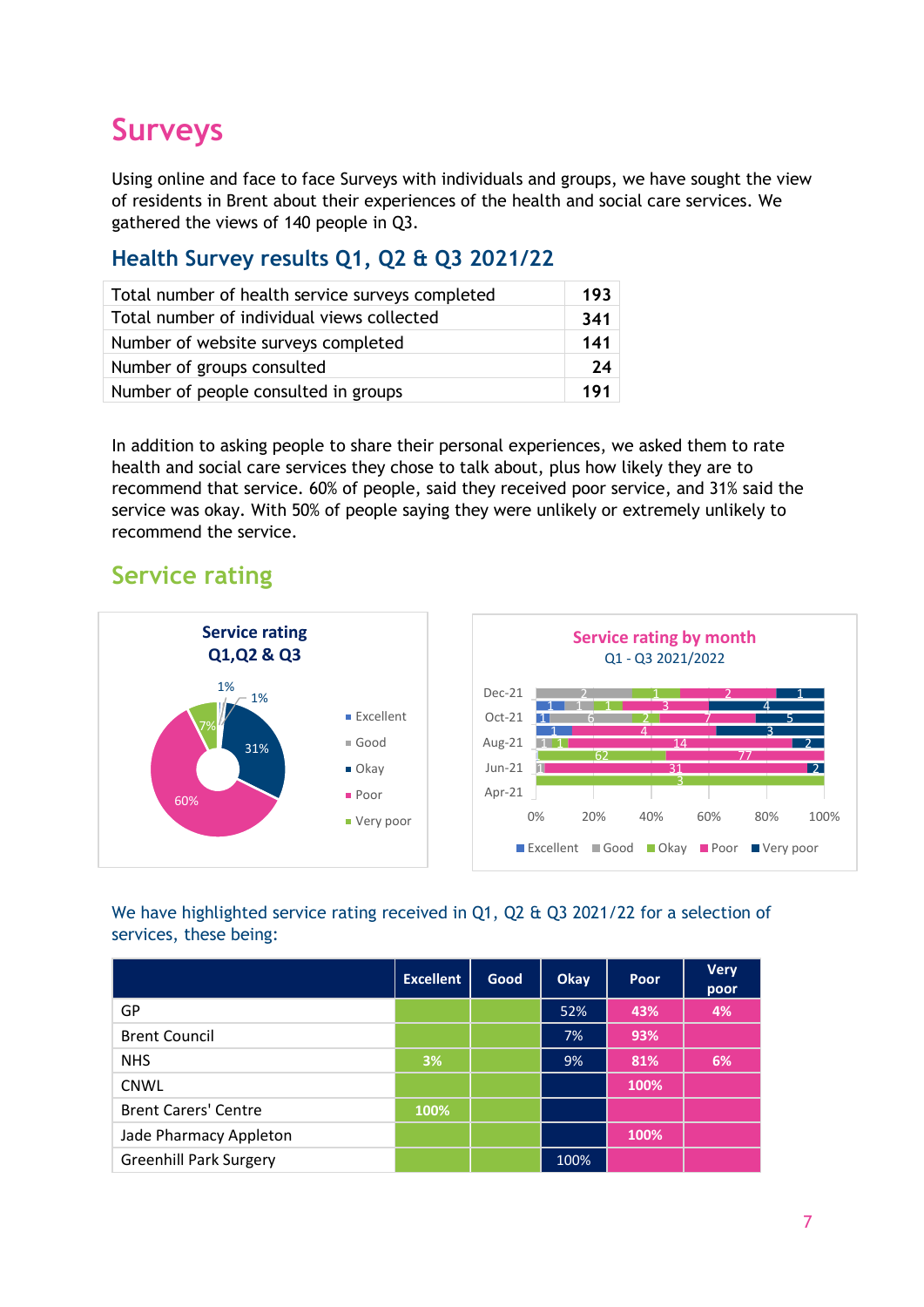| Church End and Roundwood                |      |      | 100% |      |      |
|-----------------------------------------|------|------|------|------|------|
| The Law Medical Group Practice          |      |      |      | 50%  | 50%  |
| <b>Brent Hub Enterprise Centre</b>      |      |      | 100% |      |      |
| Northwick Park Hospital                 |      | 9%   |      | 87%  | 4%   |
| <b>Brent CAMHS</b>                      |      |      |      |      | 100% |
| <b>Brent Advocacy Concerns</b>          | 100% |      |      |      |      |
| Dementia Cafés (Ashford Place)          |      | 100% |      |      |      |
| <b>Willow Tree Family Doctors</b>       |      |      |      |      | 100% |
| <b>Willesden Medical Centre</b>         |      |      |      | 100% |      |
| <b>Chalkhill Medical Practice</b>       |      | 100% |      |      |      |
| Lonsdale Medical Group                  |      |      |      |      | 100% |
| <b>Freuchen Medical Centre</b>          | 100% |      |      |      |      |
| <b>Fryent Way Surgery</b>               |      | 100% |      |      |      |
| <b>Stonebridge Medical Centre</b>       |      |      |      | 100% |      |
| <b>Brentfield Medical Centre</b>        |      |      |      | 100% |      |
| <b>Preston Road Surgery</b>             |      | 100% |      |      |      |
| <b>Neasden Medical Centre</b>           |      | 100% |      |      |      |
| <b>Stonebridge Practice</b>             |      | 20%  |      | 40%  | 40%  |
| The Wembley Practice                    |      | 100% |      |      |      |
| <b>Brampton Medical Practice</b>        |      |      | 50%  | 50%  |      |
| <b>Hilltop Medical Practice</b>         |      |      |      |      | 100% |
| <b>Wembley Park Drive</b>               |      | 33%  |      | 33%  | 33%  |
| The Clementine Churchill Hospital       |      |      |      | 100% |      |
| Willesden Centre for Health             |      |      |      | 50%  | 50%  |
| <b>Community Mental Health Services</b> |      |      |      | 100% |      |
| Kilburn Park Medical Centre             |      |      |      |      | 100% |
| Halezeden Medical Centre GP             |      | 50%  |      |      | 50%  |

<span id="page-7-0"></span>**Likely to recommend**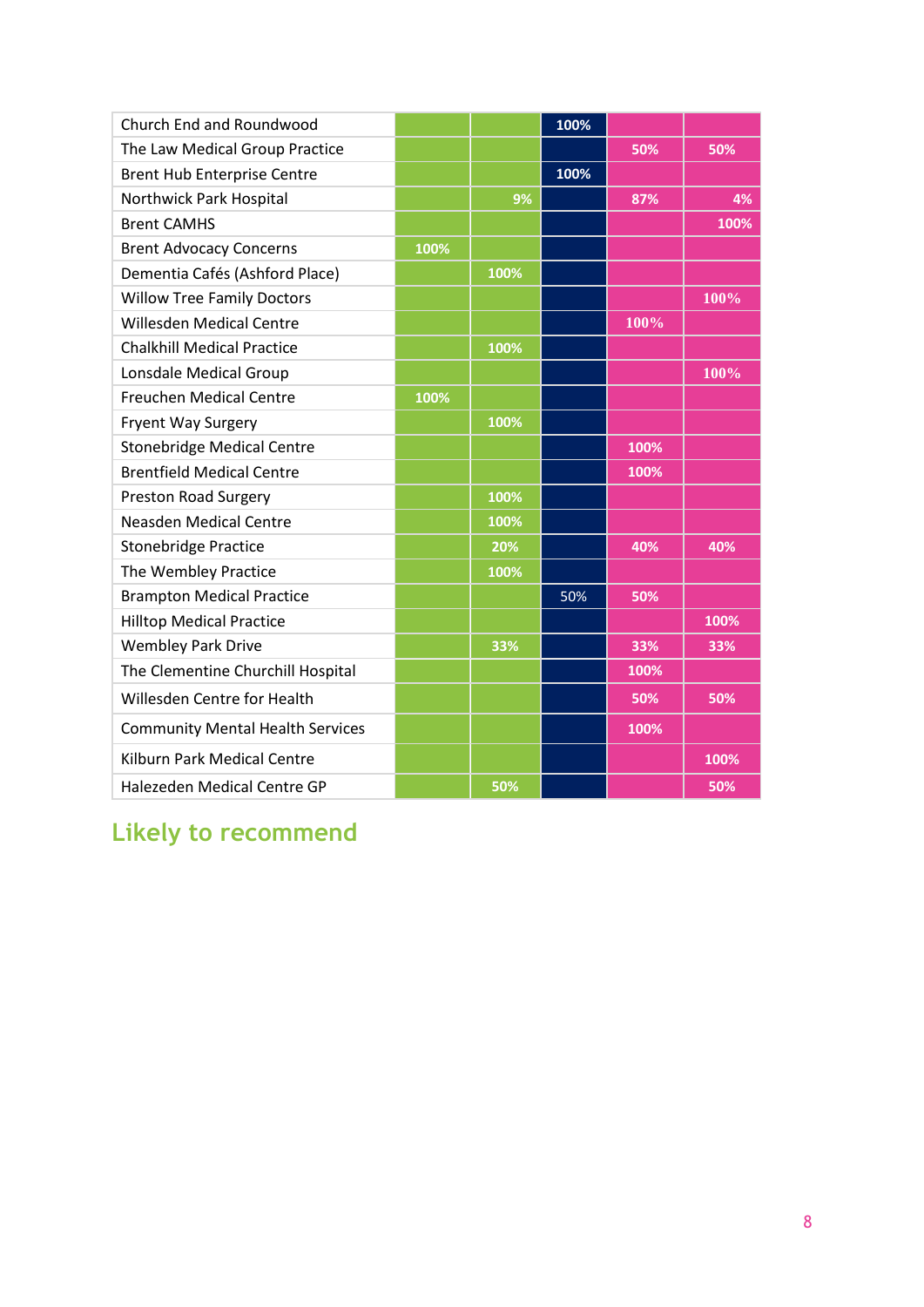

We have highlighted likely to recommend results received in Q1, Q2 & Q3 2021/22 for a selection of services these being:

|                                         | <b>Extremely</b><br><b>likely</b> | <b>Likely</b>           | <b>Neither</b><br>likely<br>nor<br>unlikely | <b>Unlikely</b> | <b>Extremely</b><br>unlikely |
|-----------------------------------------|-----------------------------------|-------------------------|---------------------------------------------|-----------------|------------------------------|
| GP                                      | $\mathbf{1}$                      |                         | 43                                          | 8               | 21                           |
| <b>Brent Council</b>                    |                                   |                         | 12                                          | 31              |                              |
| <b>NHS</b>                              | $\mathbf{1}$                      |                         | 17                                          | 12              |                              |
| <b>Greenhill Park Surgery</b>           |                                   |                         | 18                                          |                 |                              |
| Church End and Roundwood                |                                   |                         | 3                                           |                 |                              |
| Youth and Community Association         |                                   |                         |                                             |                 |                              |
| The Law Medical Group Practice          |                                   |                         |                                             |                 | $\overline{2}$               |
| <b>Brent Hub Enterprise Centre</b>      |                                   |                         | $\overline{2}$                              |                 |                              |
| Northwick Park Hospital                 |                                   | $\mathbf{1}$            | $\overline{11}$                             |                 | 19                           |
| <b>Brent Advocacy Concerns</b>          | $\mathbf{1}$                      |                         |                                             |                 |                              |
| Dementia Cafés (Ashford Place)          |                                   | $\overline{1}$          |                                             |                 |                              |
| Willesden Centre for Health             |                                   |                         |                                             |                 | 8                            |
| Halezeden Medical Centre GP             |                                   |                         |                                             |                 | $\mathbf{1}$                 |
| Kilburn Park Medical Centre             |                                   |                         |                                             |                 | $\mathbf{1}$                 |
| The Willesden Medical Centre            |                                   |                         |                                             |                 | $\mathbf{1}$                 |
| The Lonsdale medical group              |                                   |                         |                                             |                 | $\mathbf{1}$                 |
| <b>Chalkhill Medical Practice</b>       |                                   | $\mathbf{1}$            |                                             |                 |                              |
| <b>Community Mental Health Services</b> |                                   |                         |                                             |                 | $\mathbf{1}$                 |
| <b>Brent Carer's Centre</b>             | $\mathbf{1}$                      |                         |                                             |                 |                              |
| Jade Pharmacy Appleton                  |                                   |                         | $\mathbf{1}$                                |                 |                              |
| <b>Willow Tree Family Doctor</b>        |                                   |                         |                                             |                 | $\mathbf{1}$                 |
| <b>Brent CAMHS</b>                      |                                   |                         |                                             |                 | $\mathbf{1}$                 |
| <b>Freuchen Medical Centre</b>          |                                   |                         |                                             |                 | $\mathbf{1}$                 |
| Fryent Way Surgery                      |                                   | $\overline{\mathbf{1}}$ |                                             |                 |                              |
| <b>Stonebridge Medical Centre</b>       |                                   |                         |                                             | 3               |                              |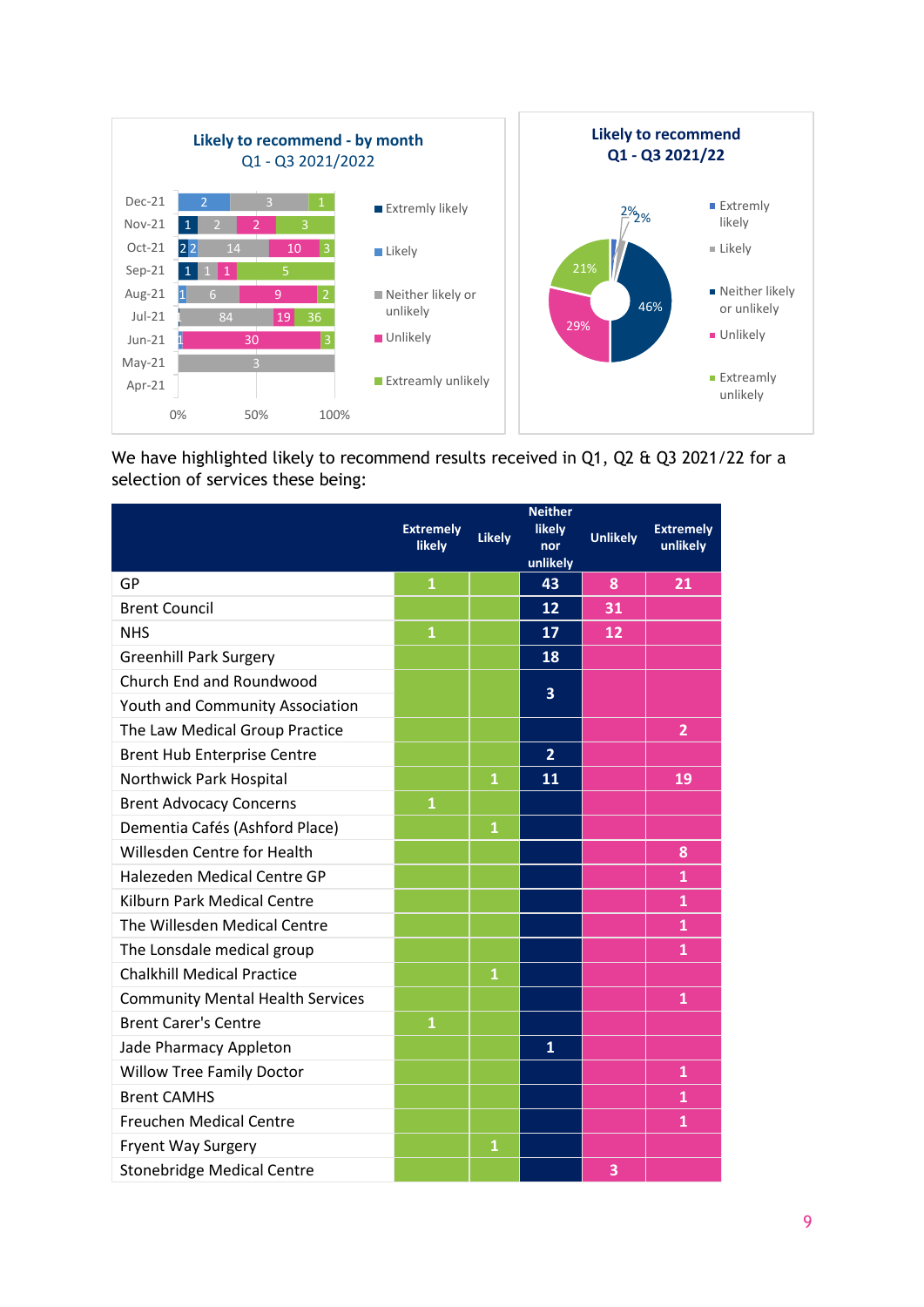| <b>Brentfield Medical Centre</b> |   | 1 |   |
|----------------------------------|---|---|---|
| <b>Preston Road Surgery</b>      |   |   |   |
| Neasden Medical Centre           | 1 |   |   |
| <b>Stonebridge Practice</b>      |   | 3 |   |
| The Wembley Practice             |   |   |   |
| <b>Brampton Medical Practice</b> | 1 |   |   |
| <b>Hilltop Medical Practice</b>  |   | 1 |   |
| <b>Wembley Park Drive</b>        |   |   | 2 |
| <b>Clementine Churchill</b>      |   |   |   |
| Halezeden Medical Centre GP      |   |   |   |

### <span id="page-9-0"></span>**Feedback sentiment**

In Q1 our attention was mainly focused on mobilising the Healthwatch Brent service, this resulted in limited reviews being conducted during April and May. However in Q2 and Q3 we have seen an increase of feedback on the sentiment towards services. In Q2 there was a rise in negative sentiment from 31 in Q1 to 100 in Q2 this decreased slightly in Q3 to 56 negative sentiment. There was an increase of positive sentiment in Q3 which increased from 3 in Q2 to 38 in Q3. This shows that we are now collecting a broader range of views from residents, including mixed and positive feedback as well as complaints.

#### Q1 2021/22

|                | Positive   Neutral | Negative |            | Positive | Neutral | Negat |
|----------------|--------------------|----------|------------|----------|---------|-------|
| Apr            |                    |          | July       |          | 62      | 77    |
| May            |                    |          | Aug        |          |         | 16    |
| June.          |                    | 31       | Sept       |          |         |       |
| 2021/22<br>M1. |                    | 31       | Q2 2021/22 |          |         | 10    |

| Q2 2021/22 |  |  |  |  |  |
|------------|--|--|--|--|--|
|------------|--|--|--|--|--|

|            | Positive | Neutral | Negative |            | Positive | <b>Neutral</b> | Negative |
|------------|----------|---------|----------|------------|----------|----------------|----------|
| Apr        |          |         |          | July       |          | 62             |          |
| Mav        |          |         |          | Aug        |          |                | 16       |
| June       |          |         | 31       | Sept       |          |                |          |
| Q1 2021/22 |          |         | 31       | Q2 2021/22 |          | 63             | 100      |

#### Q3 2021/22

|                 | <b>Positive</b> | Neutral, | <b>Negative</b> |
|-----------------|-----------------|----------|-----------------|
| October         |                 |          | 17              |
| <b>November</b> | 19              | 16       | 77              |
| December        | 12              | 13       | 17              |
| 03 2021/22      | 38              | ٦1       | 56              |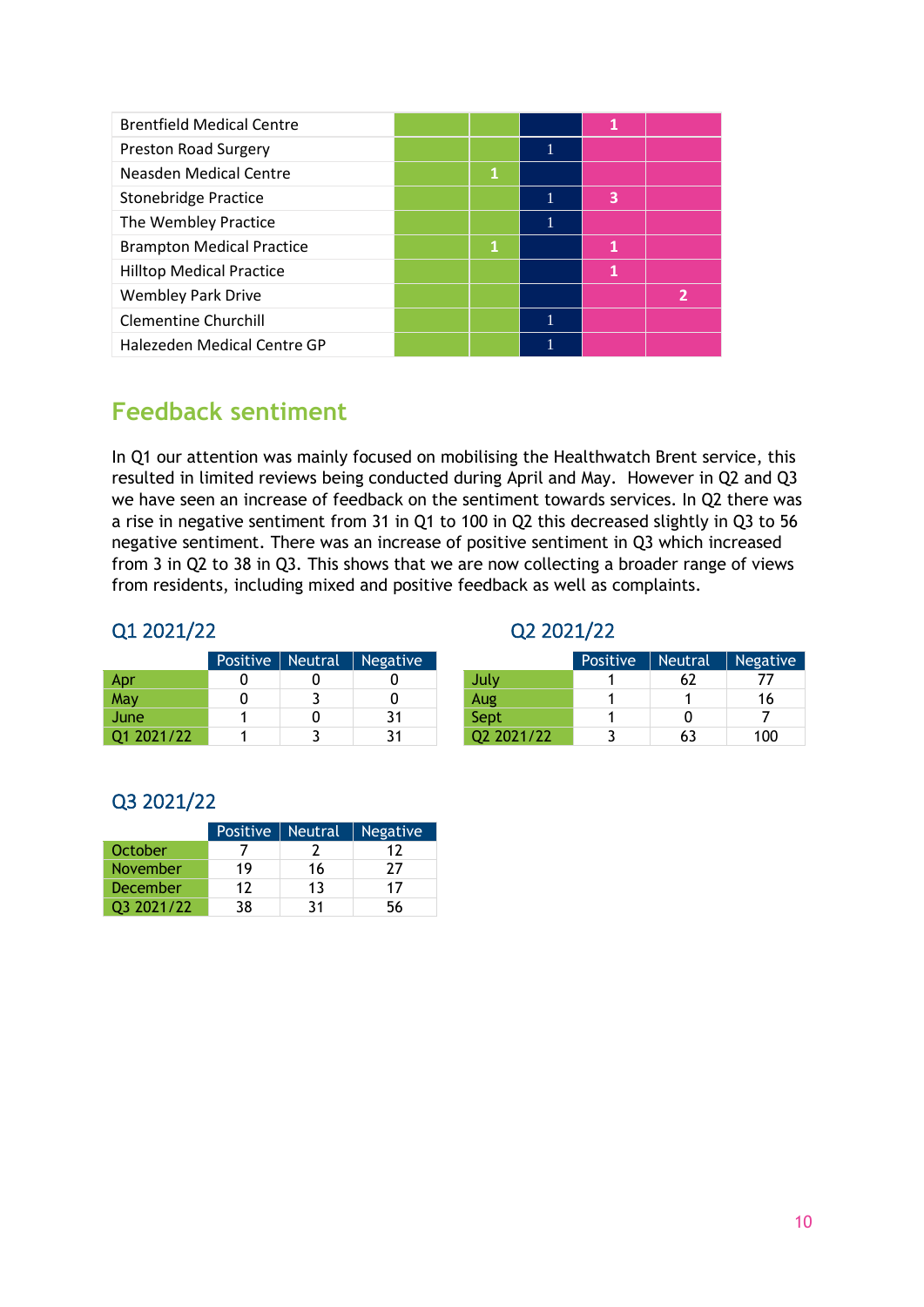



During Q1 and Q2 we received the highest percentage of feedback about the Local Authority's provision of public health services, however due to Healthwatch Brent's GP Access Project we have seen an increase in Q3 of feedback for GP and then followed by the NHS as an organisation. Future health service reviews will endeavour to clarify specific services.

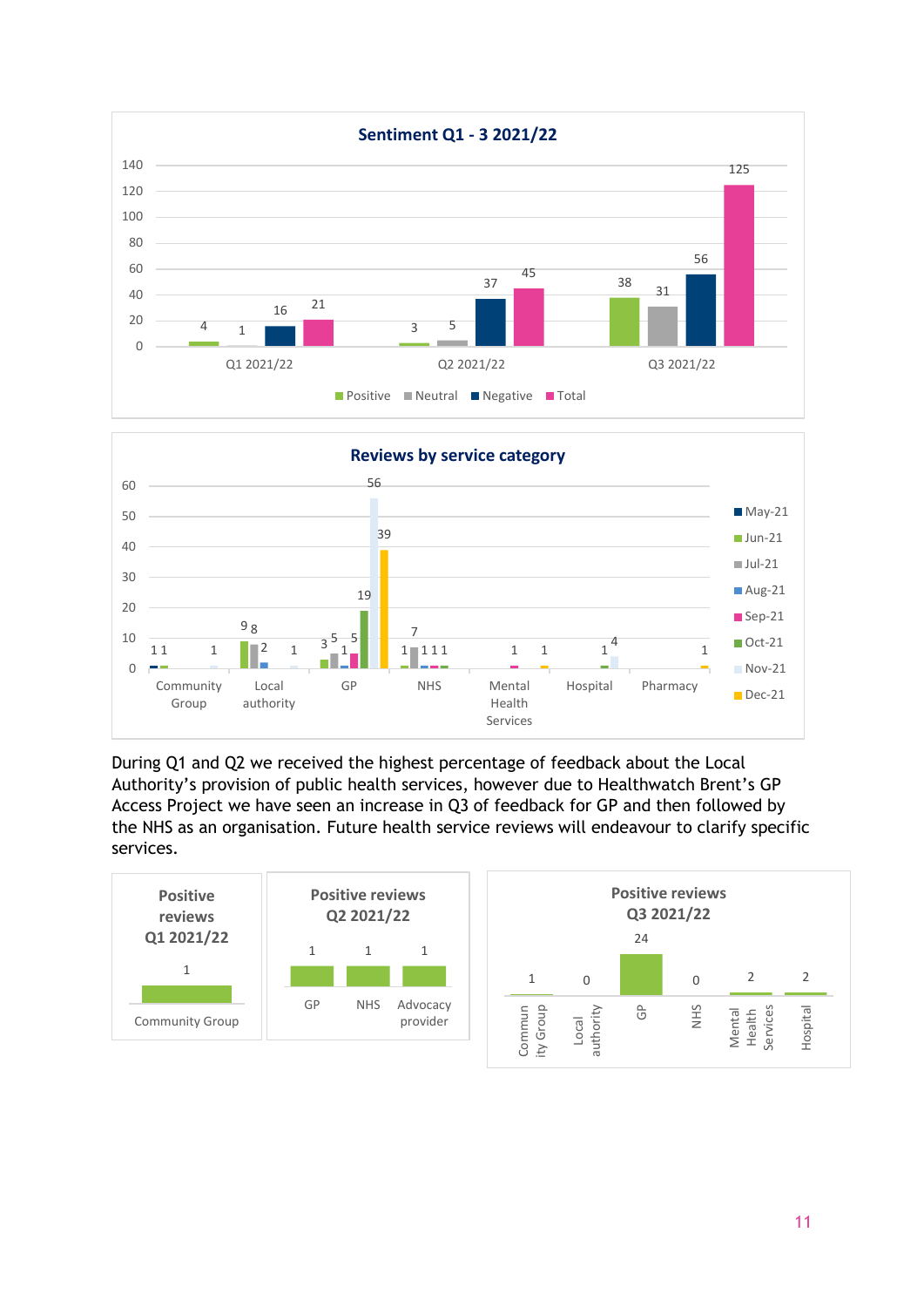



#### **Themes – Surveys**



Hospital

Pharmacy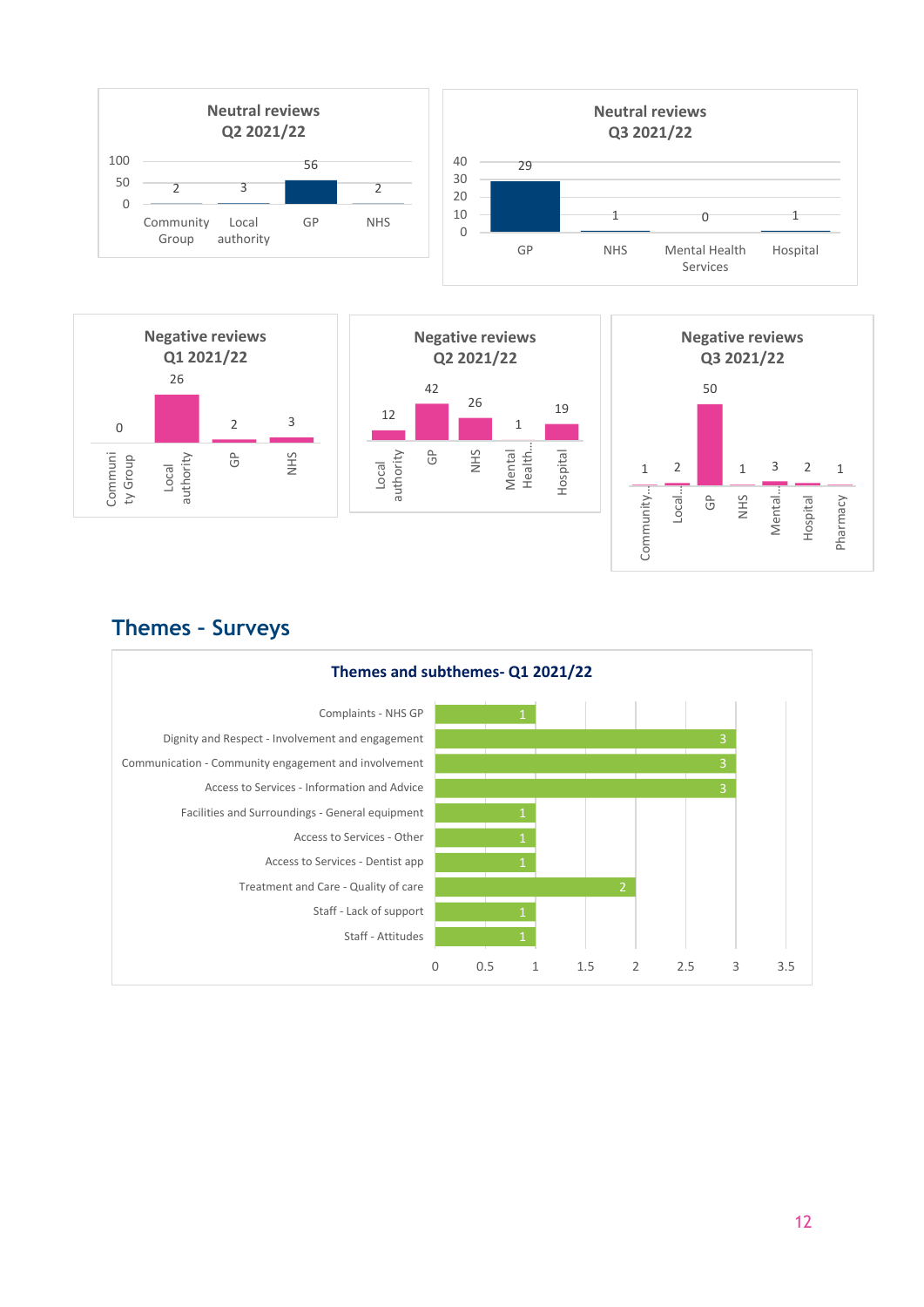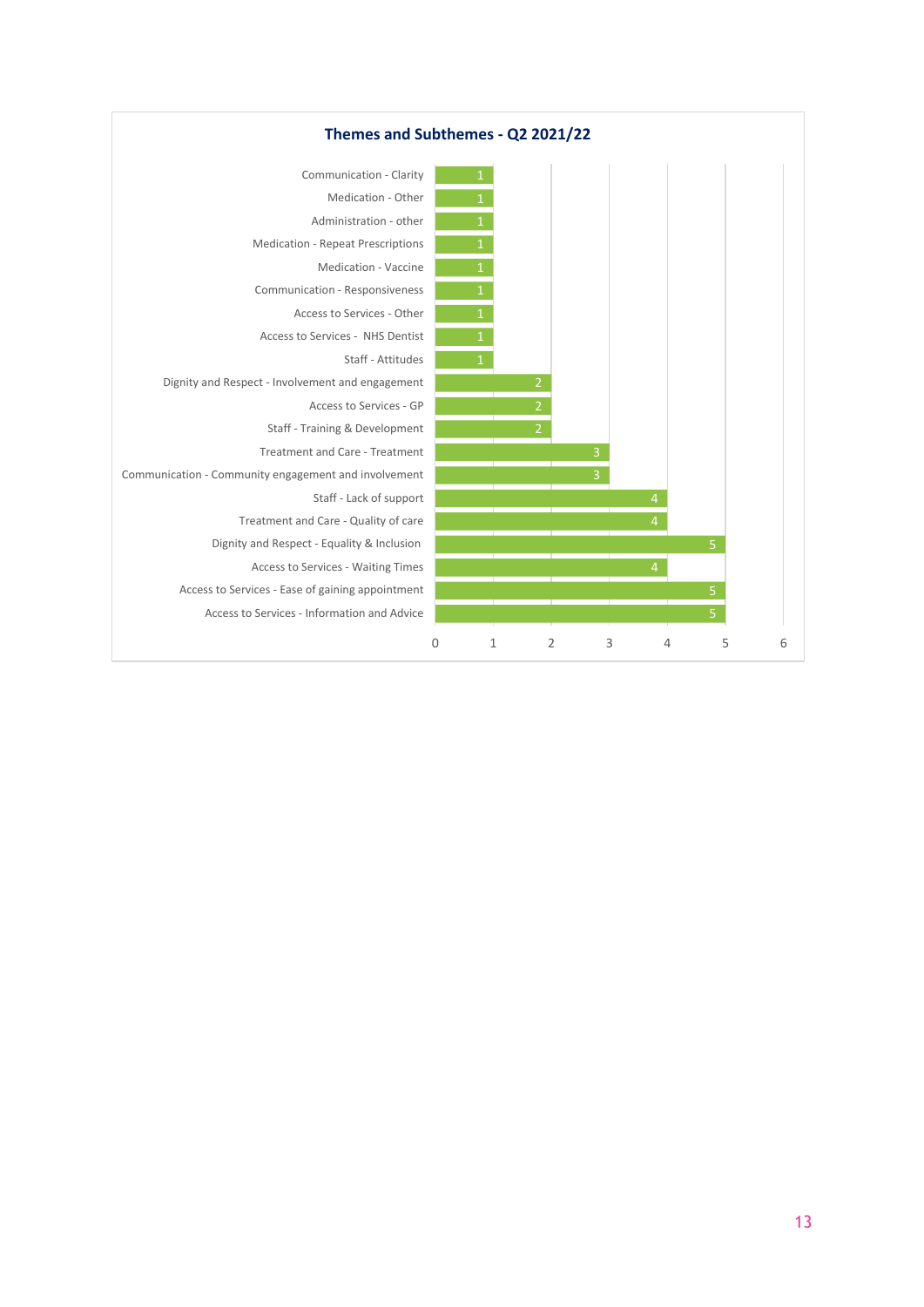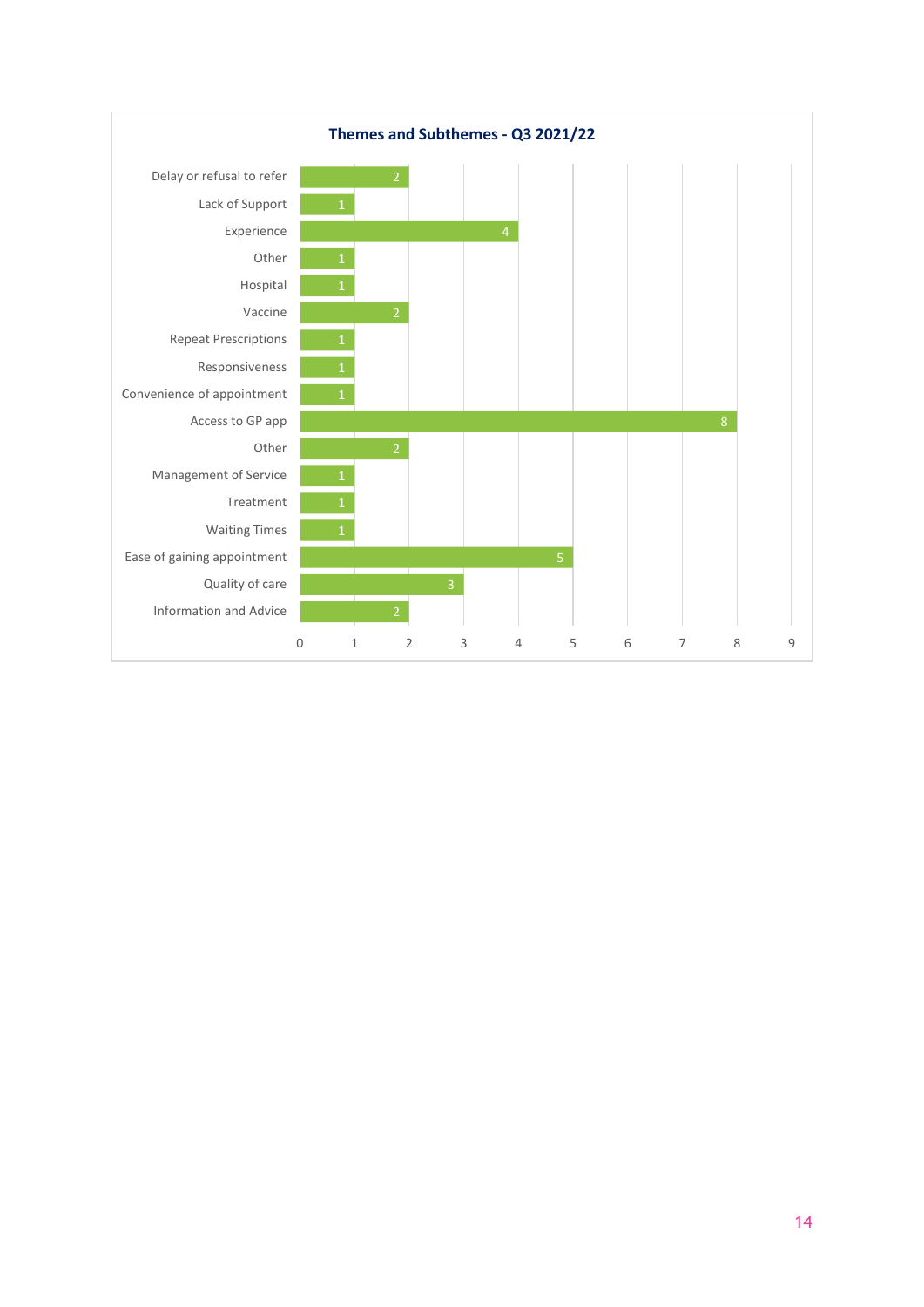# <span id="page-14-0"></span>**Cases**

#### **People supported**

We supported a total of 99 people from April to December 2021.

- Q1 we supported 22 people
- Q2 we supported 40 people
- Q3 we supported 37 people



78% of people who contacted us wanted advice, we signposted 6% of people to services within Brent and we supported 16% of people to raise a health service complaint.



#### **Themes - cases**

In Q1 2021/22 the most common enquiry subject was quality of service, representing 27% of all enquiries. 22% of enquiries related to accessing NHS dental services. In Q3 this increased to 27% of enquires.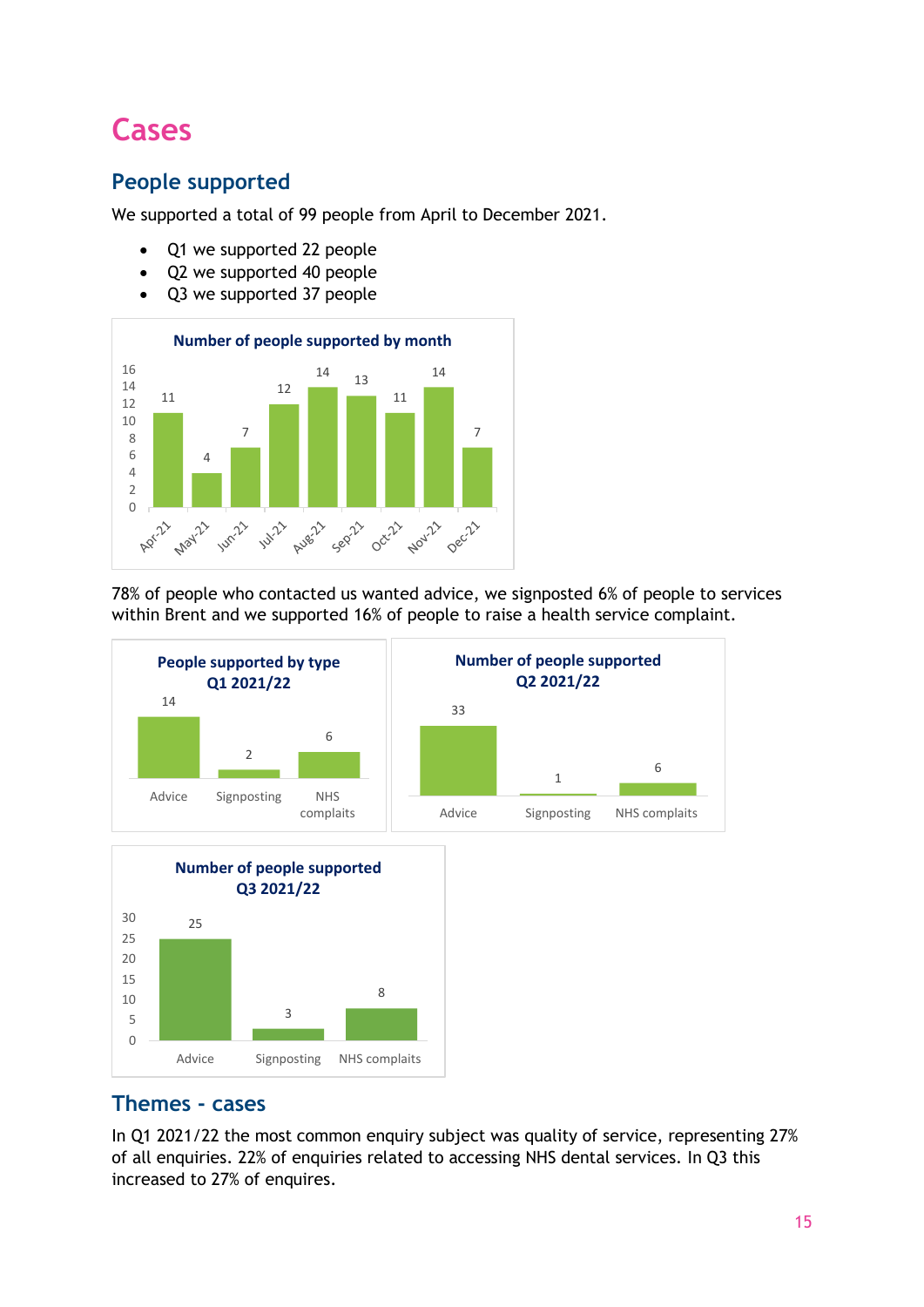



Access to Services - NHS Dentist Treatment and Care - Quality of care Access to Services - GP Complaints - NHS GP Facilities and Surroundings - Equipment Access to Services - Information and Advice Administration - Management of Service Administration - Booking Appointments Access to Services - Patient Choice Referrals - Delay or refusal to refer Treatment and Care - Lack of Support Medication - Medicines Management Communication - Response times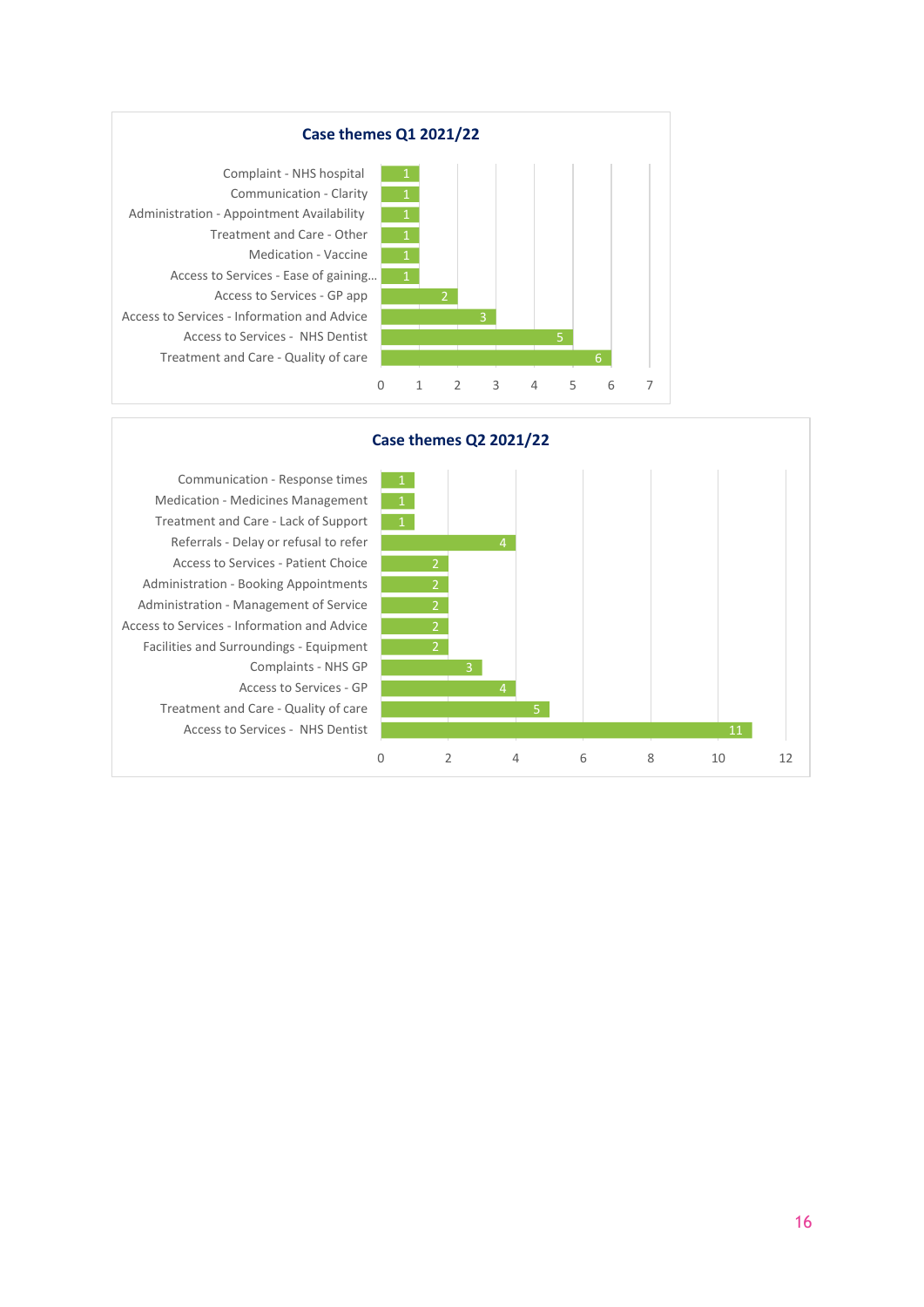

#### **Outcomes by category**

The outcomes below show that for combined Q1,Q2 & Q3 2021/22 Healthwatch Brent referred 15% of cases to POhWER who provide the Independent Health Complaints Advocacy Service in Brent. 18% of cases were signposted to other organisations. We were able to provide advice to 34% of people.



In Q2 Healthwatch Brent provided service information to 33% of people contacted the service for support. We sign posted 26% of people to other services and met the advice needs of 18% of people.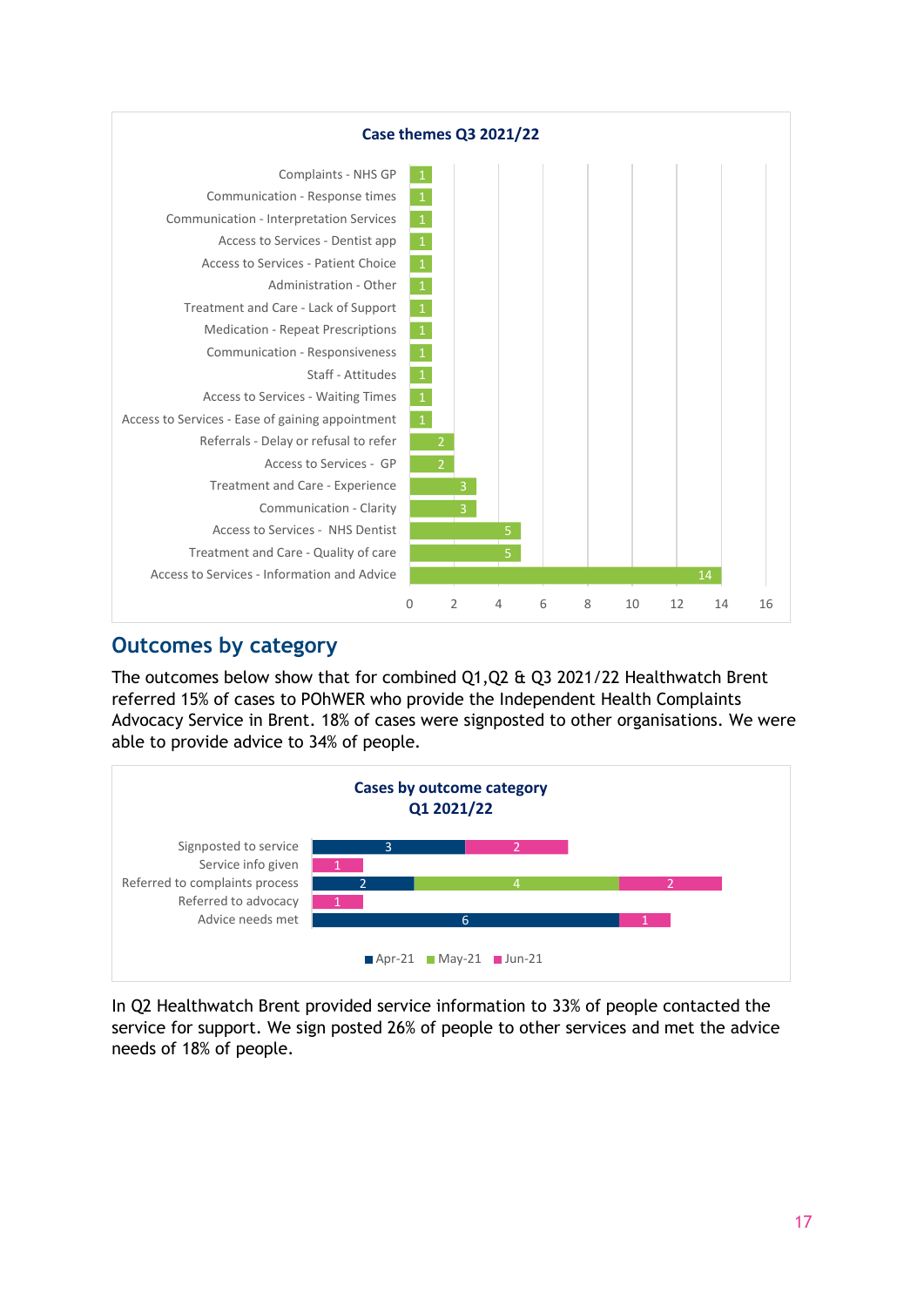

In Q3 Healthwatch Brent provided service information to 13% of people contacted the service for support. We signposted 8% of people to other services and met the advice needs of 54% of people.



# <span id="page-17-0"></span>**Relationship management**

### <span id="page-17-1"></span>**Community groups**

#### **Building successful relationships**

The table below represents the number of community groups we have connected with by month. We are seeking to establish good relationships with community groups to enable a more holistic support network for the residents of Brent and ensuring the most seldom groups are listened to.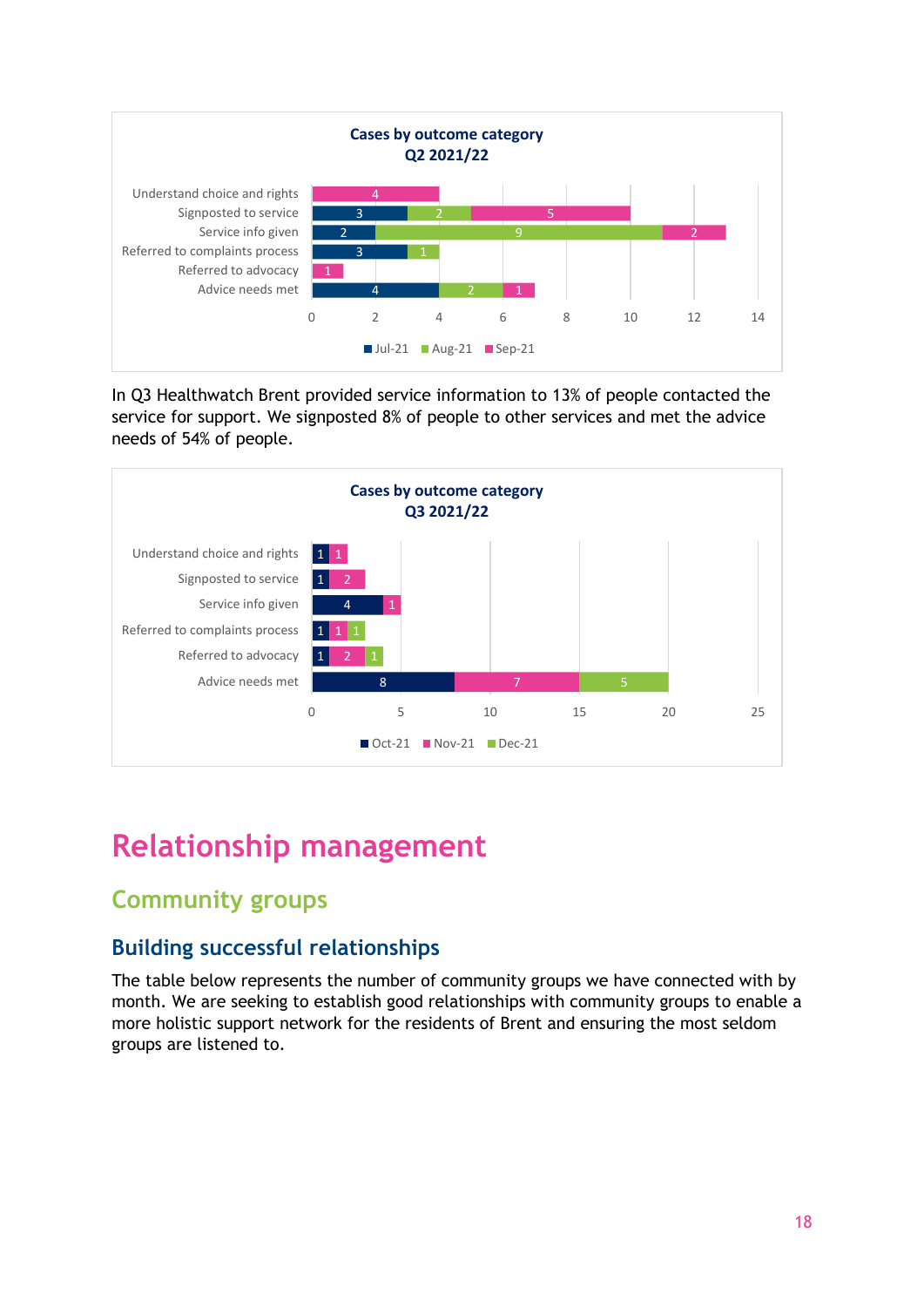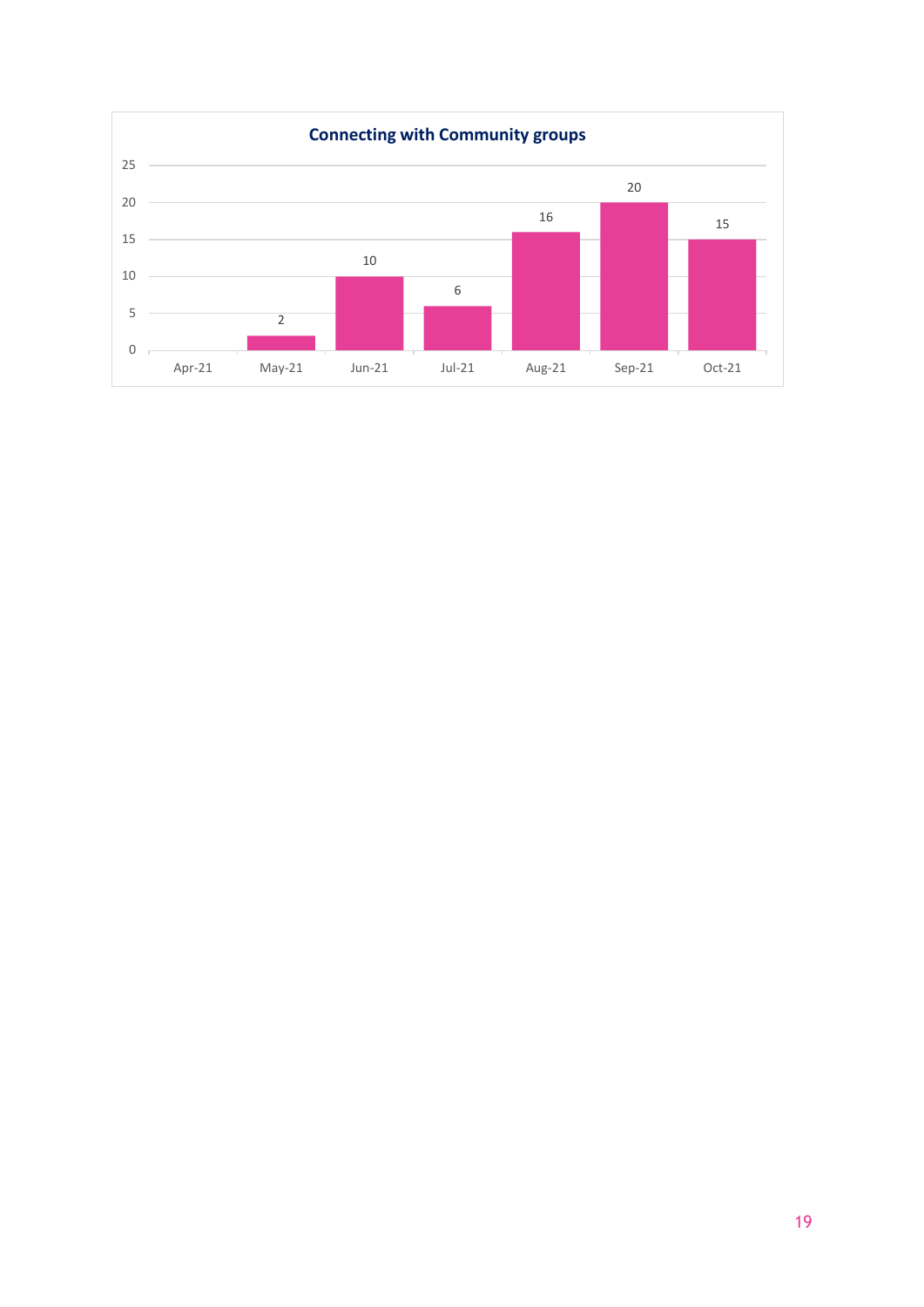# <span id="page-19-0"></span>**Demographic information**

#### **Surveys**

We have gathered the demographic data above predominantly via the website form. There are still a significant number of people that do not wish to share their demographic information however we have seen an increase in Q3 of patients and residents sharing their demographic data.



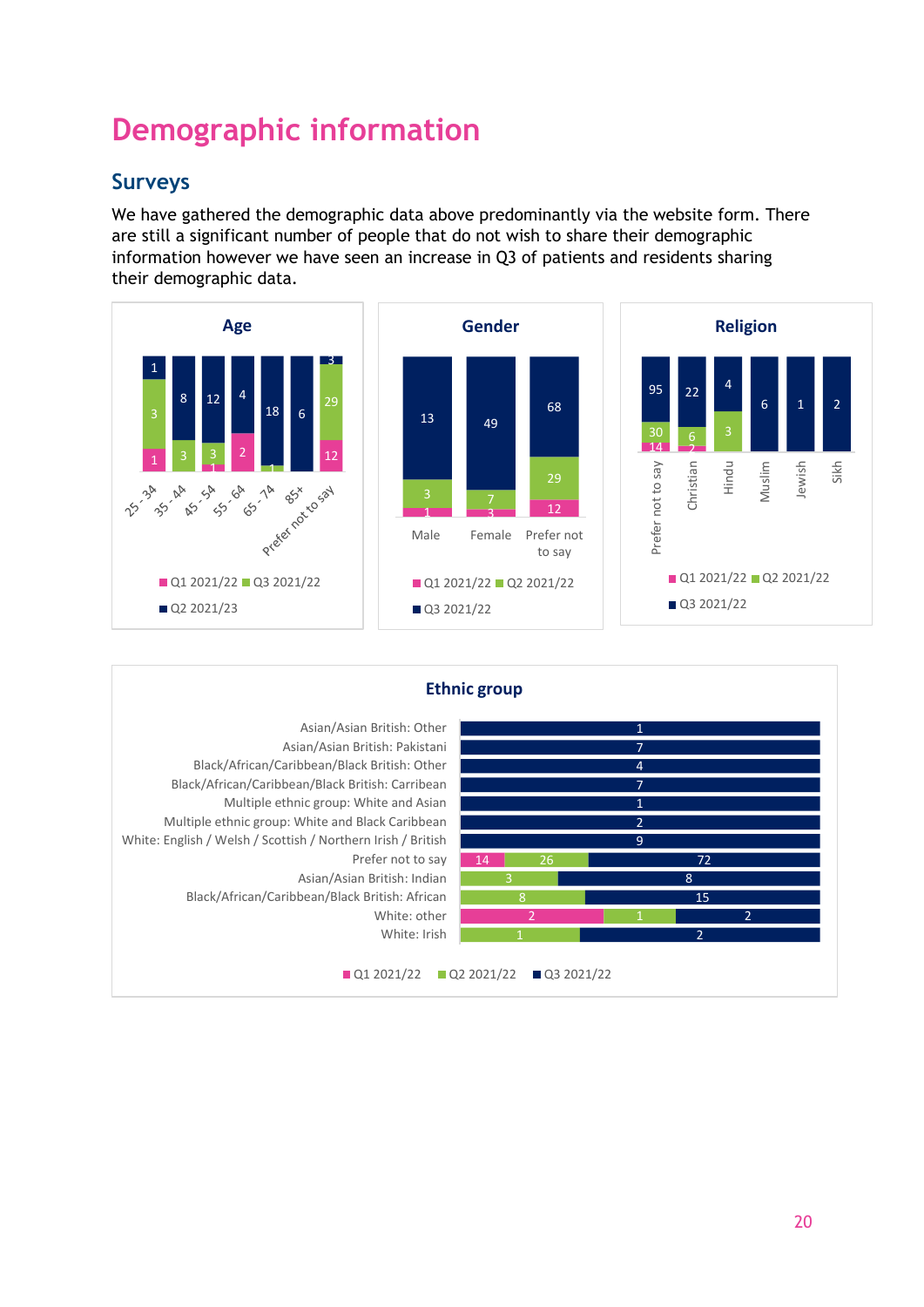

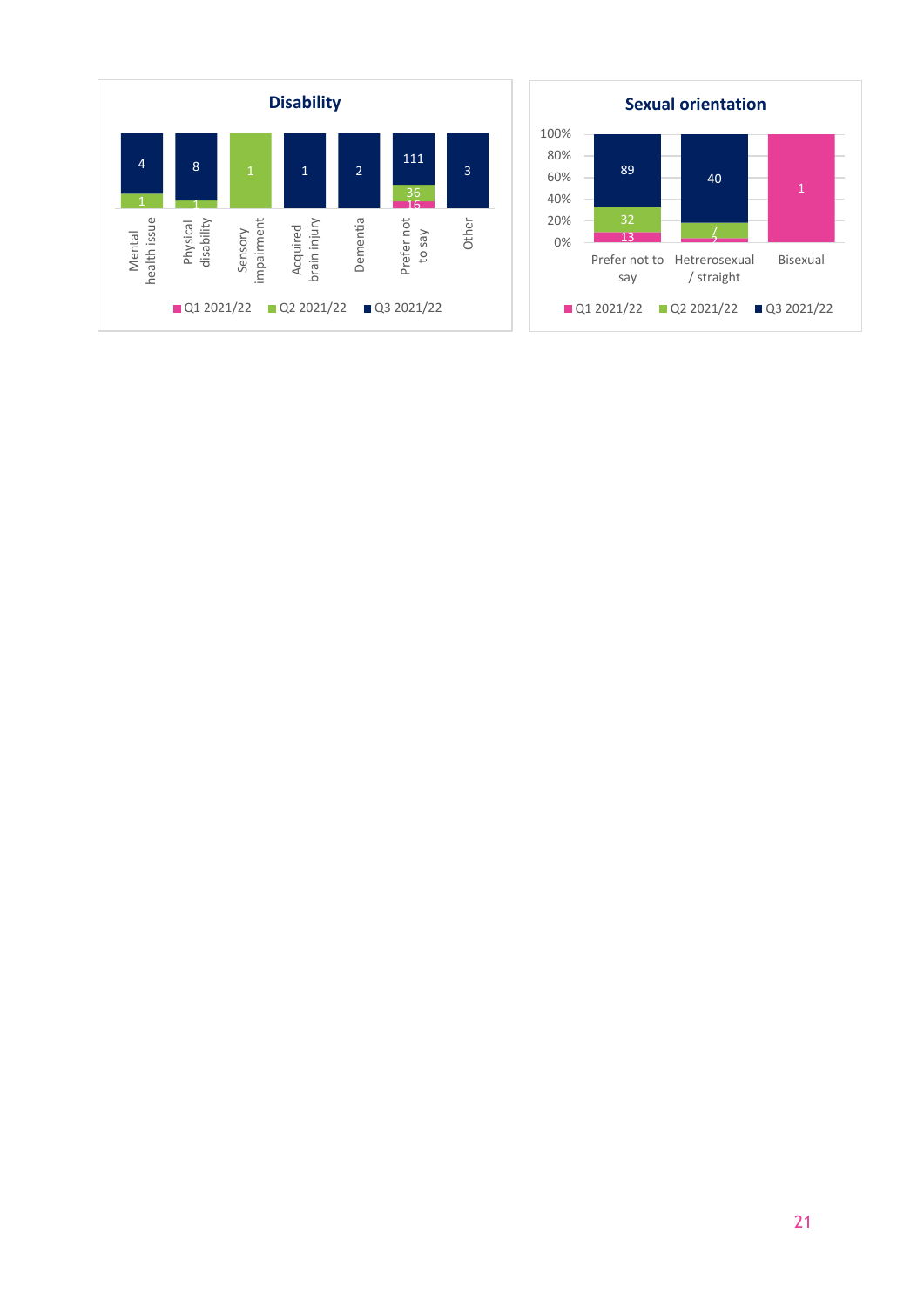#### **Cases**



| <b>Ethnic group</b>                                          |    |                |    |  |  |
|--------------------------------------------------------------|----|----------------|----|--|--|
| Prefer not to say                                            | 22 | 38             | 24 |  |  |
| Other                                                        |    | 1              |    |  |  |
| Other ethnic group: Arab                                     |    | $\mathbf{1}$   |    |  |  |
| Black/African/Caribbean/Black British: Carribean             |    | $\mathbf{1}$   |    |  |  |
| White: English / Welsh / Scottish / Northern Irish / British |    | $\mathbf{1}$   |    |  |  |
| White: Other                                                 |    | 1              |    |  |  |
| White: English / Welsh / Scottish / Northern Irish / British |    | $\overline{4}$ |    |  |  |
| Asian/Asian British: Indian                                  |    | $\overline{5}$ |    |  |  |
| Q1 2021/22<br>Q2 2021/22<br>Q3 2021/22                       |    |                |    |  |  |



Many of the people that have contacted us have declined to share their demographic information however we have seen a slight increase in Q3. We are currently working on a strategy to improve the collection of this date.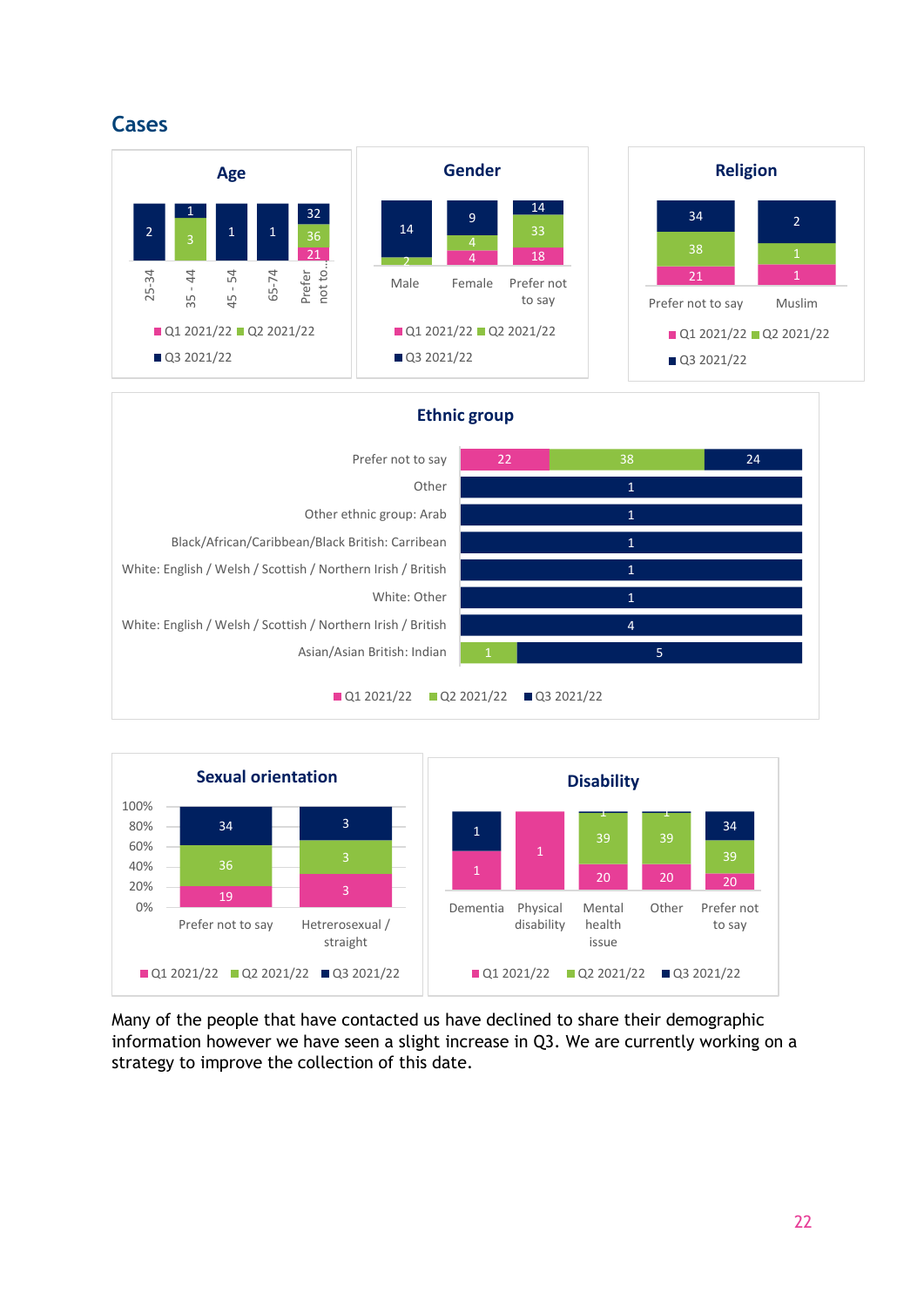# <span id="page-22-0"></span>**Conclusion**

In Quarter 1, 2, and 3 a total of 341 patient experience views were collected. We gathered the views of 35 people in Q1 and significantly improved on this by hearing from 140 people in Q3. Over the three Quarters 60% of the people said they received a poor service and 50% of people said they were unlikely or extremely unlikely to recommend the service.

### **Overall service ratings**

Looking at the overall service ratings received for Q1 and Q2, 54% said their GPs were okay, 44% said they were poor and 2% said they were very poor. However this slighlty decreased in Q3 to 52% said they were okay, 43% said they were poor and however very poor increased from 2% to 4%. In Q1 and Q2 we received 44 negative reviews of GP surgeries. Following on from this, in Q3 we received an increase of 50 negative views from Brent Residents which highlights patients are still feeling increasingly unhappy with GP surgeries.

In Q1 and 2, 7% of the service ratings said the Local Authority were okay and 93% said they were poor. In Q3 this stayed the same and overall, Brent Council received 38 negative reviews in Q1 and 2 which significantly decreased to 2 negative reviews.

The majority of the themes still relate to dignity and respect and communication, however there has also been an increase of reviews for access to services especially when accessing GP and NHS Dentists. There is still an significant amount of reviews relating to the lack of access to Mental Health Services. Brent residents have raised issues that there is no continutiy between primary and seconday care. People are feeling left behind especially when they do not meet the eligibilty criteria and are not offered any other support.

These findings provide an indication that more still needs to be done by services and stakeholders to ensure that a high standard of care is being consistently delivered across all services in the borough.

### **GP improvements**

The findings from the analysis within this report highlight that in Q3 there are still several key areas for improvement in GP surgeries.

There has been an increase in Q3 of several more GP surgeries receiving 100% poor or very poor service rating. These were The Law Medical Group Practice, Willow Tree Family Doctors, Willesden Medical Centre, Stonebridge Medical Centre, Kilburn Park Medical Centre and The Lonsdale Medical Group.

Negative reviews relating to these GP surgeries in Brent highlighted Access to Services and Quality of Care received. Relating to the theme Access to Services, a trend is beginning to emerge where people are highlighting difficulties booking an appointment using the variety of methods available. This especially related to booking a face-to-face appointment.

Although these findings are somewhat expected, and correlate with North West London and national findings due to the rise of high demands on Primary Care during the Covid-19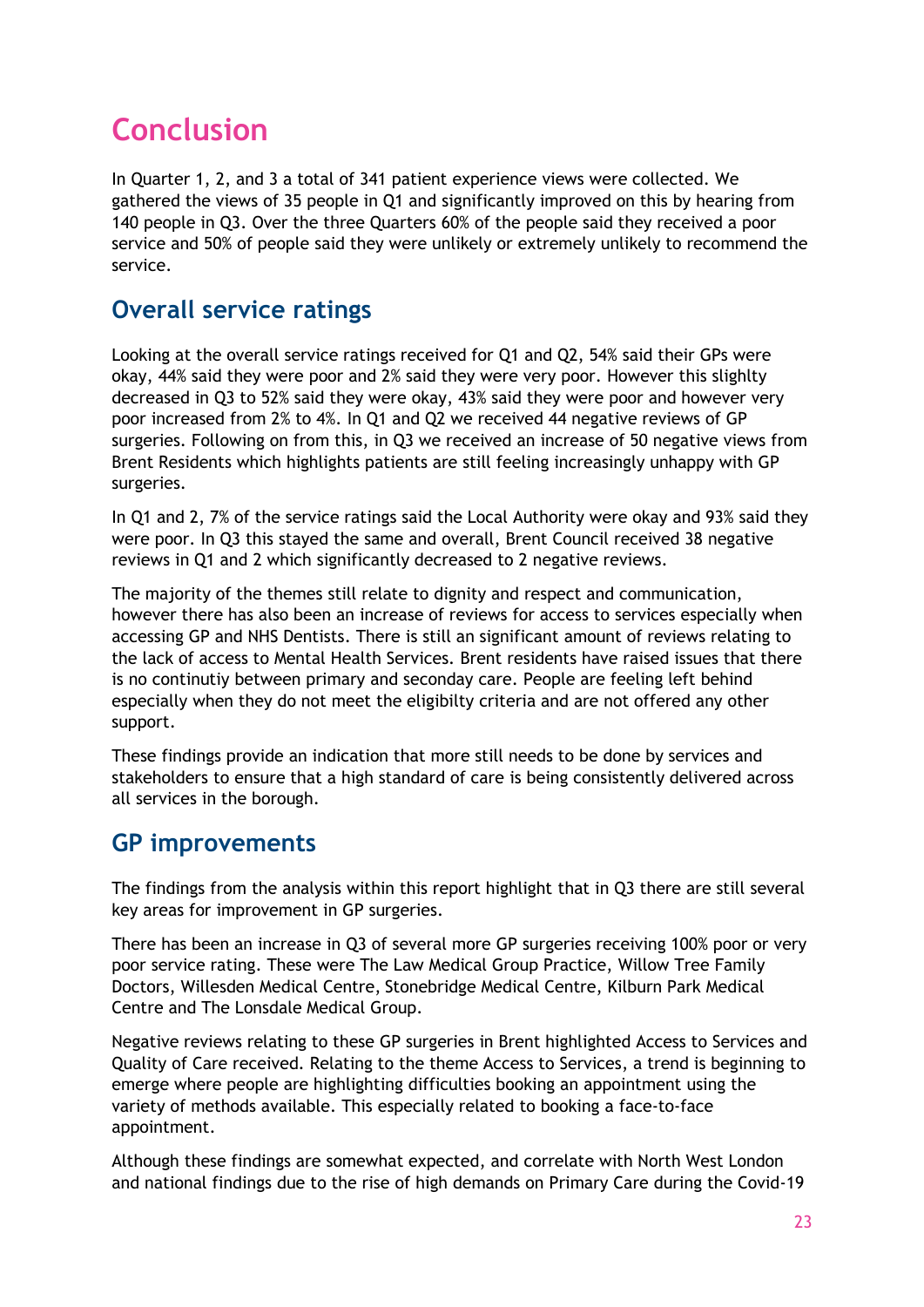pandemic, we must still ensure that patients are able to access their GP and there are no barriers in place to prevent them from receiving an appointment. We would expect to see that the quality of care is always delivered to a high standard. We will continue to monitor this trend, offering a proactive and consistent approach to gather patient experience and ensure that Primary Care are offering a high-quality service that meets the needs of the individuals by providing an integrated and holistic patient journey.

### **Next steps**

#### **GP Access improvement plans**

Healthwatch Brent will continue to be proactive in collating feedback from patients and residents in Brent to hear their experiences when accessing GP surgeries in Brent. We will ensure to use various outreach methods to collect as many views as we can, as this has been a greater challenge over the last month due to the Covid-19 Pandemic restrictions which have been put in place since Dec 2021.

#### **Volunteers**

We are in the process of strengthening our volunteer recruitment strategy to ensure that we **c**ontinue to work with existing and new Healthwatch Brent volunteers, with a focus on up-skilling them in the areas of patient experience.

We will:

- Recruit and increase our pool of volunteers with a concerted effort on recruiting those that speak Gujarati, Hindi, Urdu, Arabic, and Somali and with a focus on recruiting Patient Experience volunteers.
- Recruit young volunteers to ensure we are hearing from 16-25years especially mental health services and accessing health services for young people.
- $\triangleright$  Recruit volunteers who have a specialist discipline to strengthen our core team.

#### **Voluntary Sector**

We will continue to build relationships within the voluntary and community sector (VCS) to increase access to our Patient Experience Feedback survey. And to ensure the VCS are influencing our key priorities.

- $\triangleright$  Implement and recruit Health Connectors to engage with their own communities, promote Healthwatch Brent and collect feedback on health and social care services.
- Work with Healthwatch Brent's Advisory Group to hold discussions on how we can present our findings to ensure that actions and recommendations are being collaboratively approached by all stakeholders.
- Continue to promote and recruit Voluntary and Community Sector organisations to become part of Healthwatch Brent's Grassroots Community Voices, to ensure we are hearing from the most seldom heard groups.
- We will gather further feedback from Black, Asian and Minority Ethnic Communities in Brent, and ensure we are improving our systems to collect demographic data as there are still a significant number of people that do not wish to share their demographic information.
- We will work with young people organisations to ensure that we are reaching children and young people views as well as adult feedback.